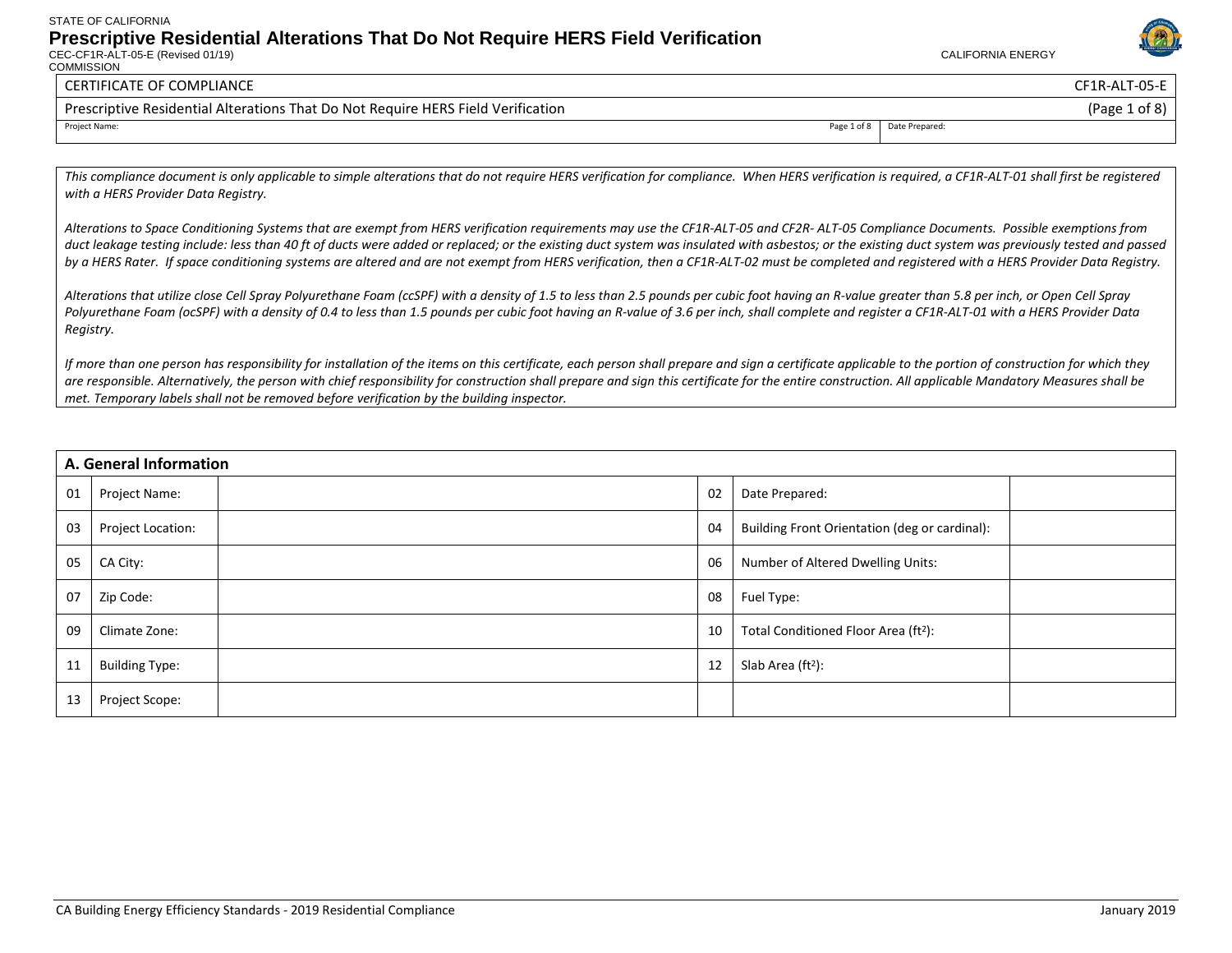

COMMISSION

| Date Prepared:<br>$11\,$ |
|--------------------------|
|                          |
|                          |
|                          |
|                          |
|                          |
|                          |
| Comments                 |
|                          |
|                          |
|                          |
|                          |
|                          |
|                          |
|                          |
|                          |
|                          |
|                          |
|                          |
|                          |
|                          |
|                          |
|                          |
|                          |
|                          |
|                          |
|                          |
|                          |
|                          |
|                          |
|                          |
|                          |
|                          |
|                          |

CERTIFICATE OF COMPLIANCE CF1R-ALT-05-E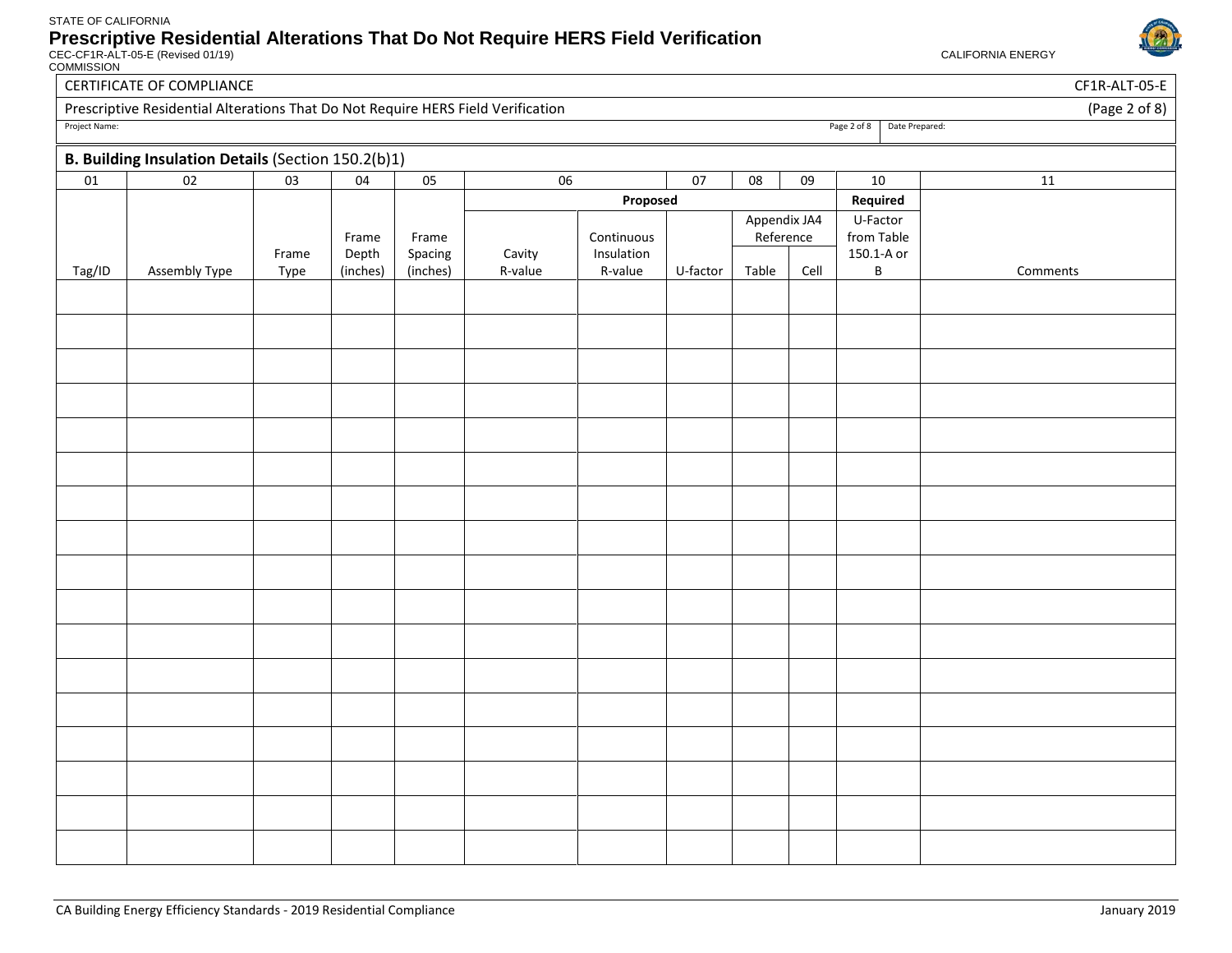CEC-CF1R-ALT-05-E (Revised 01/19) CALIFORNIA ENERGY COMMISSION



#### CERTIFICATE OF COMPLIANCE CF1R-ALT-05-E Prescriptive Residential Alterations That Do Not Require HERS Field Verification (Page 3 of 8) (Page 3 of 8) Project Name: Page 3 of 8 Date Prepared: **C. Roof Replacement** (Prescriptive Alteration, Section 150.2(b)1H) 01 | 02 | 03 | 04 | 05 | 06 | 07 | 08 | 09 | 10 | 11 | 12 | 13 Method of Compliance Roof Pitch Exception CRRC Product ID Number Product Type R-value Deck Insulation **Proposed Minimum Required** Initial Solar Reflectance Aged Solar Reflectanc e Thermal Emittanc e SRI (Optional ) Aged Solar Reflectanc e Thermal Emittanc e SRI (Optional)

#### **NOTES:**

• Roof area covered by building integrated photovoltaic panels and solar thermal panels are exempt from the above Cool Roof requirements.

• Liquid field applied coatings must comply with installation criteria from Section 110.8(i)4.

| D. Fenestration/Glazing Allowed Areas and Efficiencies (Section 150.2(b)1) |                    |                    |                    |                    |           |             |             |             |          |
|----------------------------------------------------------------------------|--------------------|--------------------|--------------------|--------------------|-----------|-------------|-------------|-------------|----------|
| 01                                                                         | 02                 | 03                 | 04                 |                    | 05        |             | 06          |             | 07       |
|                                                                            | Maximum            | Maximum            |                    |                    |           |             |             |             |          |
|                                                                            | Allowed            | Allowed West-      | Existing           | Existing           |           |             |             |             |          |
|                                                                            | Fenestration       | Facing             | Fenestration       | <b>West-Facing</b> | Maximum   | Maximum     | Maximum     | Maximum     |          |
|                                                                            | Area For All       | Fenestration       | Area for All       | Fenestration       | Allowed   | Allowed     | Allowed     | Allowed     |          |
| Alteration                                                                 | Orientations       | Area Only          | Orientations       | Area               | U-factor  | U-factor    | <b>SHGC</b> | <b>SHGC</b> |          |
| Type                                                                       | (ft <sup>2</sup> ) | (ft <sup>2</sup> ) | (ft <sup>2</sup> ) | (ft <sup>2</sup> ) | (Windows) | (Skylights) | (Windows)   | (Skylights) | Comments |
|                                                                            |                    |                    |                    |                    |           |             |             |             |          |
|                                                                            |                    |                    |                    |                    |           |             |             |             |          |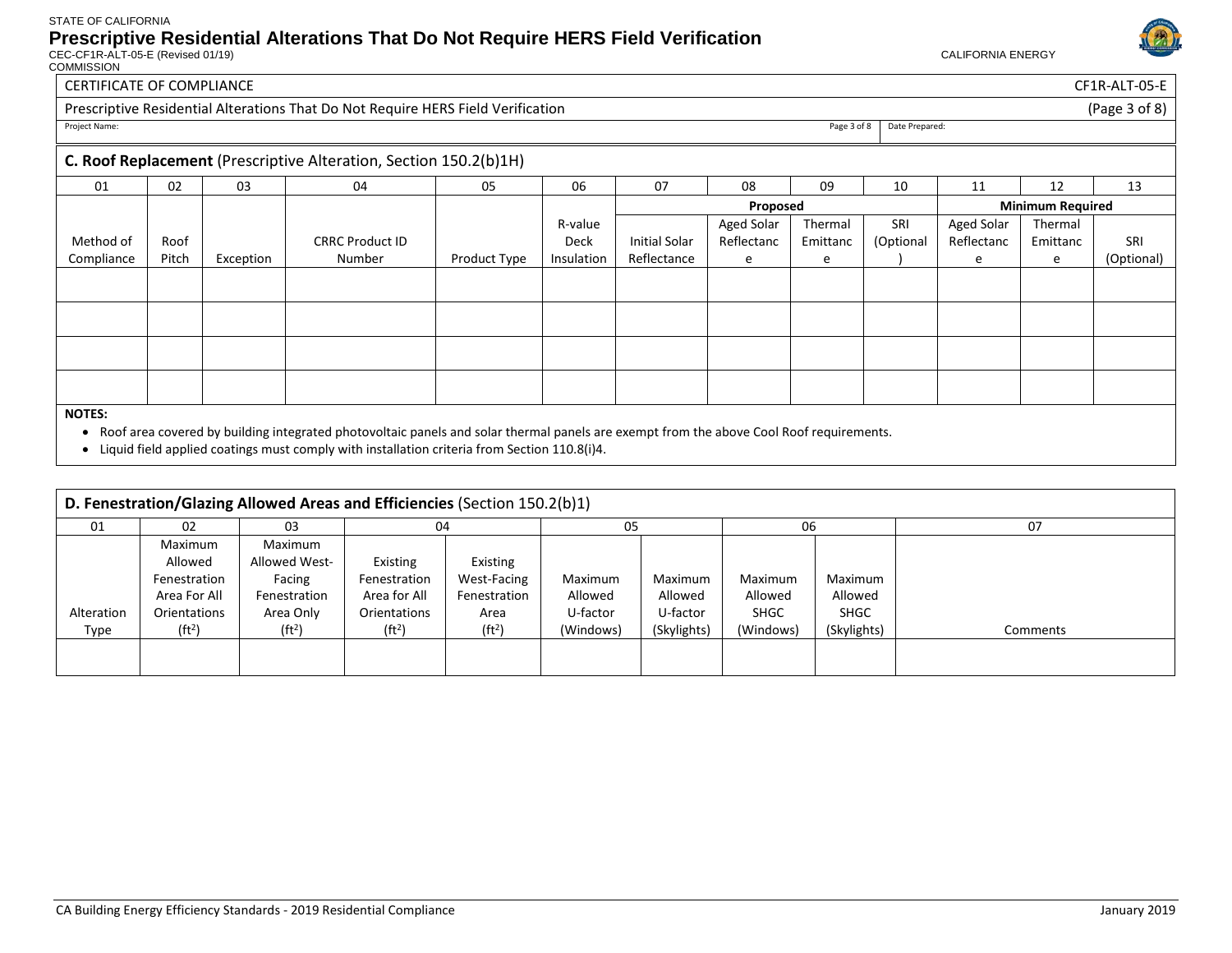

|               | <b>CERTIFICATE OF COMPLIANCE</b>                                                                         |               |                    |                               |                    |                                                                 |                                                                                                                                        |                      |                                |                  |                                   |                               | CF1R-ALT-05-E                        |
|---------------|----------------------------------------------------------------------------------------------------------|---------------|--------------------|-------------------------------|--------------------|-----------------------------------------------------------------|----------------------------------------------------------------------------------------------------------------------------------------|----------------------|--------------------------------|------------------|-----------------------------------|-------------------------------|--------------------------------------|
|               | Prescriptive Residential Alterations That Do Not Require HERS Field Verification                         |               |                    |                               |                    |                                                                 |                                                                                                                                        |                      |                                |                  |                                   |                               | (Page 4 of 8)                        |
| Project Name: |                                                                                                          |               |                    |                               |                    |                                                                 |                                                                                                                                        |                      |                                | Page 4 of 8      | Date Prepared:                    |                               |                                      |
|               | E. Fenestration Proposed Areas and Efficiencies - Add (Section 150.2(b)1A)                               |               |                    |                               |                    |                                                                 |                                                                                                                                        |                      |                                |                  |                                   |                               |                                      |
|               |                                                                                                          |               |                    |                               |                    |                                                                 | Note: Doors with greater than or equal to 25 percent glazed area are considered glazed doors and are treated as fenestration products. |                      |                                |                  |                                   |                               |                                      |
| 01            | 02                                                                                                       | 03            | 04                 | 05                            | 06                 | 07                                                              | 08                                                                                                                                     | 09                   | 10                             | 11               | 12                                | 13                            | 14                                   |
| Tag/ID        | Fenestration<br>Type                                                                                     | Frame<br>Type | Dynamic<br>Glazing | Orientatio<br>n<br>N, S, W, E | Number of<br>Panes | Proposed<br>Fenestration<br>Area $ft2$                          | Proposed West<br>Facing<br>Fenestration<br>Area ft <sup>2</sup>                                                                        | Proposed<br>U-factor | Proposed<br>U-factor<br>Source | Proposed<br>SHGC | Proposed<br><b>SHGC</b><br>Source | Exterior<br>Shading<br>Device | Combined<br>SHGC from<br>CF1R-ENV-03 |
|               |                                                                                                          |               |                    |                               |                    |                                                                 |                                                                                                                                        |                      |                                |                  |                                   |                               |                                      |
|               |                                                                                                          |               |                    |                               |                    |                                                                 |                                                                                                                                        |                      |                                |                  |                                   |                               |                                      |
|               |                                                                                                          |               |                    |                               |                    |                                                                 |                                                                                                                                        |                      |                                |                  |                                   |                               |                                      |
|               |                                                                                                          |               |                    |                               |                    |                                                                 |                                                                                                                                        |                      |                                |                  |                                   |                               |                                      |
| 15            | <b>Total Proposed Fenestration Area</b>                                                                  |               |                    |                               |                    |                                                                 |                                                                                                                                        |                      |                                |                  |                                   |                               |                                      |
| 16            | <b>Maximum Allowed Fenestration Area</b>                                                                 |               |                    |                               |                    |                                                                 |                                                                                                                                        |                      |                                |                  |                                   |                               |                                      |
| 17            | <b>Compliance Statement</b><br>Existing + Proposed Fenestration Area ≤ Maximum Allowed Fenestration Area |               |                    |                               |                    |                                                                 |                                                                                                                                        |                      |                                | □ Yes □ No       |                                   |                               |                                      |
| 18            | Total Proposed West-Facing Fenestration Area                                                             |               |                    |                               |                    |                                                                 |                                                                                                                                        |                      |                                |                  |                                   |                               |                                      |
| 19            | Maximum Allowed West-Facing Fenestration Area                                                            |               |                    |                               |                    |                                                                 |                                                                                                                                        |                      |                                |                  |                                   |                               |                                      |
| 20            | <b>Compliance Statement</b>                                                                              |               |                    |                               |                    |                                                                 | Existing + Proposed West-Facing Fenestration Area ≤ Maximum Allowed West-Facing Fenestration Area                                      |                      |                                |                  |                                   |                               | □ Yes □ No                           |
| 21            | Proposed Fenestration U-factor (Windows)                                                                 |               |                    |                               |                    |                                                                 |                                                                                                                                        |                      |                                |                  |                                   |                               |                                      |
| 22            | Required Fenestration U-factor (Windows)                                                                 |               |                    |                               |                    |                                                                 |                                                                                                                                        |                      |                                |                  |                                   |                               |                                      |
| 23            | <b>Compliance Statement</b>                                                                              |               |                    |                               |                    | Proposed Fenestration U-factor ≤ Required Fenestration U-factor |                                                                                                                                        |                      |                                |                  |                                   | □ Yes □ No                    |                                      |
| 24            | Proposed Fenestration SHGC (Windows)                                                                     |               |                    |                               |                    |                                                                 |                                                                                                                                        |                      |                                |                  |                                   |                               |                                      |
| 25            | <b>Required Fenestration SHGC (Windows)</b>                                                              |               |                    |                               |                    |                                                                 |                                                                                                                                        |                      |                                |                  |                                   |                               |                                      |
| 26            | <b>Compliance Statement</b><br>Proposed Fenestration SHGC ≤ Required Fenestration SHGC                   |               |                    |                               |                    |                                                                 |                                                                                                                                        |                      | □ Yes □ No                     |                  |                                   |                               |                                      |
| 27            | Proposed Fenestration U-factor (Skylights)                                                               |               |                    |                               |                    |                                                                 |                                                                                                                                        |                      |                                |                  |                                   |                               |                                      |
| 28            | Required Fenestration U-factor (Skylights)                                                               |               |                    |                               |                    |                                                                 |                                                                                                                                        |                      |                                |                  |                                   |                               |                                      |
| 29            | <b>Compliance Statement</b>                                                                              |               |                    |                               |                    | Proposed Fenestration U-factor ≤ Required Fenestration U-factor |                                                                                                                                        |                      |                                |                  |                                   |                               | □ Yes □ No                           |
| 30            | Proposed Fenestration SHGC (Skylights)                                                                   |               |                    |                               |                    |                                                                 |                                                                                                                                        |                      |                                |                  |                                   |                               |                                      |
| 31            | Required Fenestration SHGC (Skylights)                                                                   |               |                    |                               |                    |                                                                 |                                                                                                                                        |                      |                                |                  |                                   |                               |                                      |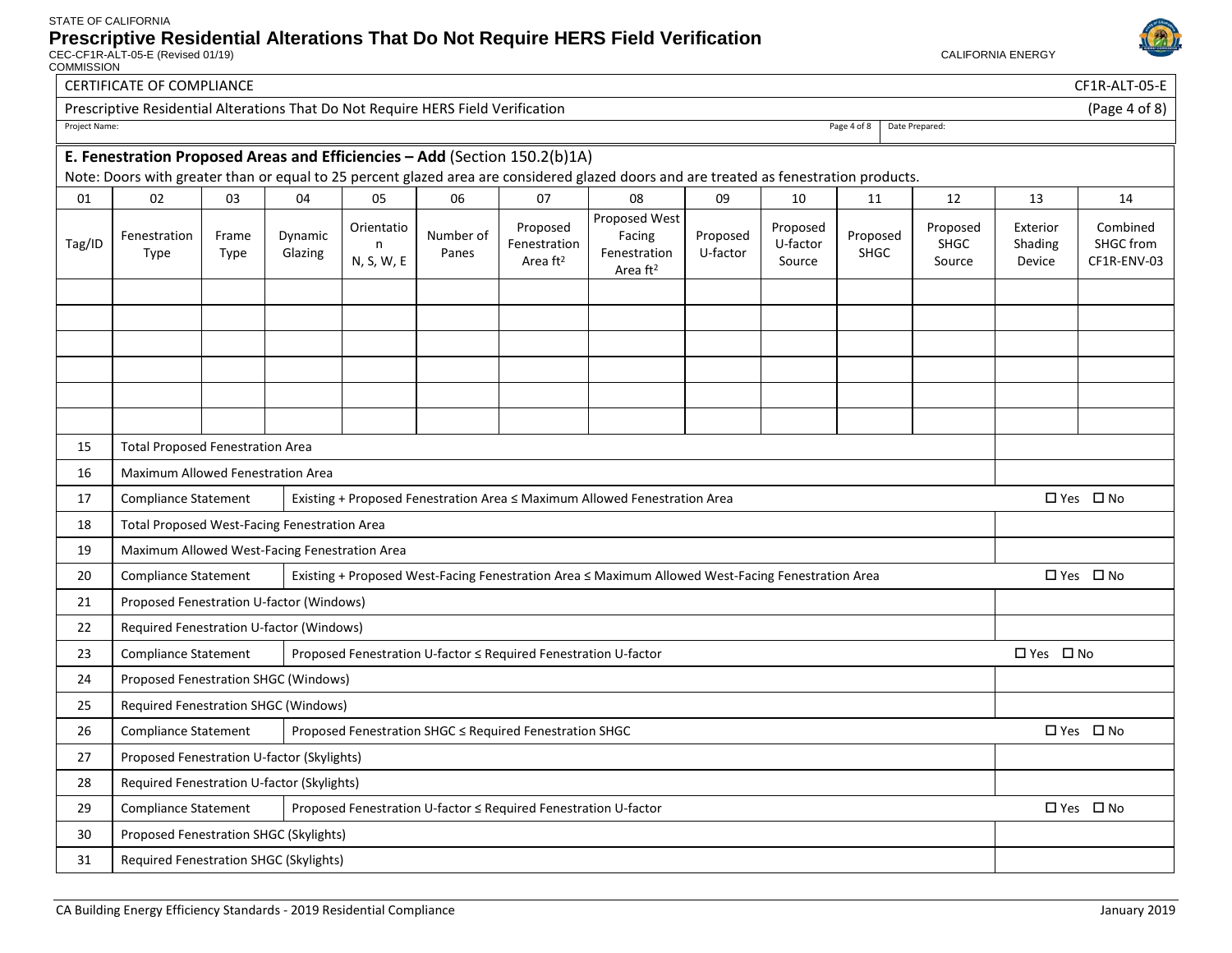CEC-CF1R-ALT-05-E (Revised 01/19) CALIFORNIA ENERGY

**COMMISSION** 



## CERTIFICATE OF COMPLIANCE CF1R-ALT-05-E Prescriptive Residential Alterations That Do Not Require HERS Field Verification (Page 5 of 8) Project Name: Page 5 of 8 Date Prepared:

32 Compliance Statement Proposed Fenestration SHGC ≤ Required Fenestration SHGC Yes No No Proposed Fenestration SHGC Yes No

#### **F. Fenestration/Glazing Proposed Areas and Efficiencies – Replace** (Section 150.2(b)1B) Note: Doors with greater than or equal to 25 percent glazed area are considered glazed doors and are treated as fenestration products. 01 | 02 | 03 | 04 | 05 | 06 | 07 | 08 | 9 | 10 | 11 | 12 | 13 | 14 Tag/ ID Fenestration Type Frame Type Dynamic Glazing Orientation N, S, W, E Area Removed  $(ft<sup>2</sup>)$ Area Added  $(ft<sup>2</sup>)$ Net Added Area (ft<sup>2</sup>) Proposed U-factor Proposed U-factor Source Proposed SHGC Proposed SHGC Source Exterior Shading Device Combined SHGC from CF1R-ENV-03 15 Net Added West-facing Fenestration Area 16 | Is Net Added Fenestration Area ≤ for west-facing fenestration?  $\begin{bmatrix} \Box & \text{Yes} \\ \Box & \ddots & \end{bmatrix}$  $\square$  No 17 Net Added Fenestration Area (all orientations) 18 | Is Net Added Fenestration Area ≤ 0 for all orientations?  $\begin{array}{c} \square$  Yes  $\square$  No 19 Proposed Fenestration U-factor (Windows) 20 Required Fenestration U-factor (Windows) 21 Is the proposed Fenestration U-factor ≤ the Required Fenestration U-factor?  $\begin{bmatrix} \Box & \text{Yes} \\ \Box & \ddots & \end{bmatrix}$  $\square$  No 22 Proposed Fenestration SHGC (Windows) 23 Required Fenestration SHGC (Windows) 24 Is the Proposed Fenestration SHGC ≤ the Required Fenestration SHGC?  $\begin{array}{|c|c|c|c|c|c|}\n\hline\n24 & \text{Is the Proposed Fenestration and D.}\n\end{array}$  $\square$  No 25 Proposed Fenestration U-factor (Skylights) 26 Required Fenestration U-factor (Skylights) 27 Is the proposed Fenestration U-factor ≤ the Required Fenestration U-factor?  $\Box$  Yes  $\square$  No 28 Proposed Fenestration SHGC 29 Required Fenestration SHGC 30 Is the Proposed Fenestration SHGC ≤ the Required Fenestration SHGC?  $\begin{array}{|c|c|c|c|c|}\n\hline\n30 & \text{Is the Proposed Fenestration} \end{array}$  $\square$  No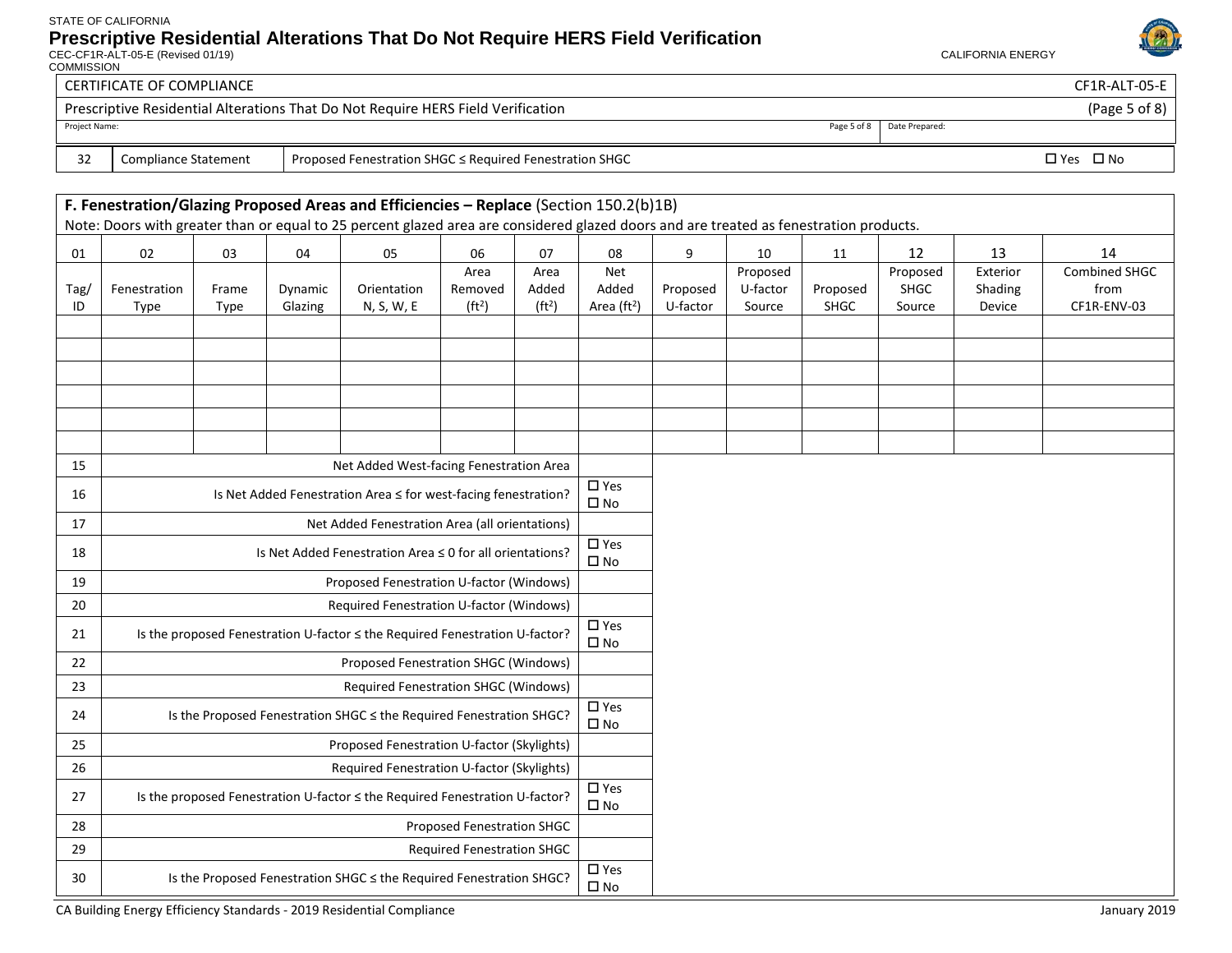$\Box$  d: (exempt from duct leakage testing) if: the existing duct system was previously tested and passed by a HERS Rater.

CEC-CF1R-ALT-05-E (Revised 01/19) CALIFORNIA ENERGY **COMMISSION** 



### CERTIFICATE OF COMPLIANCE CF1R-ALT-05-E

 $\square$  a: space conditioning system was not altered;  $\square$  b: less than 40 ft of ducts were added or replaced;

Prescriptive Residential Alterations That Do Not Require HERS Field Verification (Page 6 of 8)

Project Name: Page 6 of 8 Date Prepared:

CA Building Energy Efficiency Standards - 2019 Residential Compliance January 2019 **January 2019** 

 $\Box$  c: (exempt from duct leakage testing) if: the existing duct system was insulated with asbestos;

**G. Space Conditioning (SC) Systems – Heating/Cooling** (Prescriptive Section 150.2(b))

|  | $\square$ a | $\Box$ b | $\Box$ c | $\Box$ d |
|--|-------------|----------|----------|----------|
|  | $\square$ a | $\Box$ b | $\Box$ c | $\Box$ d |
|  | $\square$ a | $\Box$ b | $\Box$ c | $\Box$ d |
|  | $\square$ a | $\Box$ b | $\Box$ c | $\Box$ d |
|  | $\square$ a | $\Box$ b | $\Box$ c | $\Box$ d |
|  | $\square$ a | $\Box$ b | $\Box$ c | $\Box$ d |
|  | $\square$ a | $\Box$ b | $\Box$ c | $\Box$ d |
|  | $\Box$ a    | $\Box b$ | $\Box$ c | $\Box$ d |
|  | $\square$ a | $\Box$ b | $\Box$ c | $\Box$ d |

Alterations to Space Conditioning Systems shall be exempt from HERS verification requirements as prerequisite for use of the CF1R-ALT-05 and CF2R- ALT-05 Compliance Documents. If new space conditioning systems are installed or existing systems are altered and are not exempt from HERS verification, then a CF1R-ALT-02 shall be completed and registered with a HERS Provider

01 02 02 03 03 04 Dwelling Unit Name SC System Identification or Name SC System Location or Area Served Exemption from HERS Verification

Data Registry. In each row below for each dwelling unit in the building, check the box that indicates the exemption from HERS verification compliance: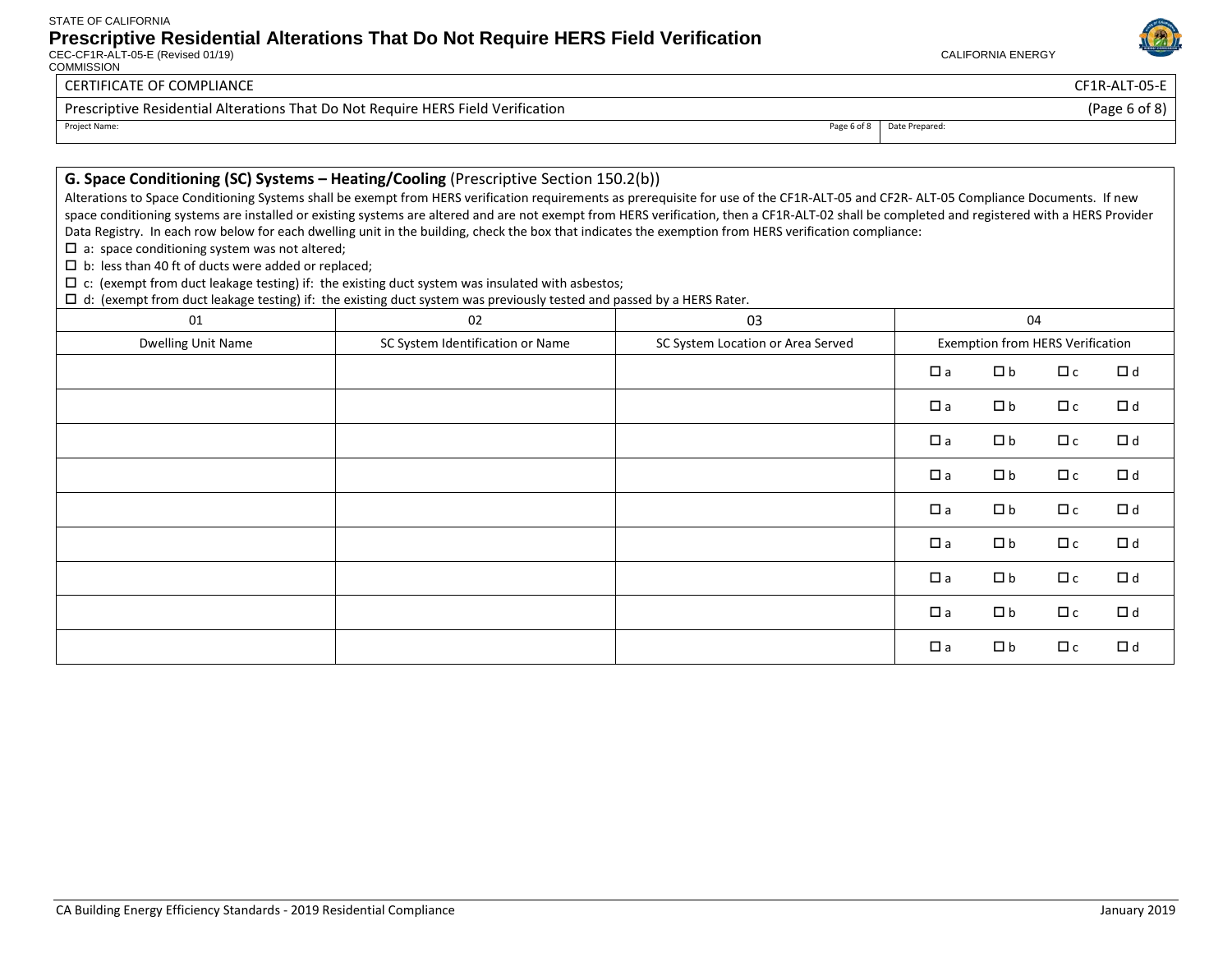COMMISSION



CERTIFICATE OF COMPLIANCE CHARGE COMPLIANCE CHARGE CHARGE CHARGE CHARGE CHARGE CHARGE CHARGE CHARGE CHARGE CHARGE CHARGE CHARGE CHARGE CHARGE CHARGE CHARGE CHARGE CHARGE CHARGE CHARGE CHARGE CHARGE CHARGE CHARGE CHARGE CHA

| <b>Proscriptivo Posidential Alterations That Do Not Poquiro HEPS Field</b> |  |  |  |  |
|----------------------------------------------------------------------------|--|--|--|--|

| Project Name: |  |  |  |  |
|---------------|--|--|--|--|

| Prescriptive Residential Alterations That Do Not Require HERS Field Verification |                 | of 8<br>'Page  |
|----------------------------------------------------------------------------------|-----------------|----------------|
| Project Name:                                                                    | 7 of 8<br>Page, | Date Prepared: |

## **H. Water Heating Systems** (Section 150.2(b)1G)

|                              |                                                             | <b>III</b> water freating systems (section 150.2(b)10)    |                                    |                         |                                       |                                               |           |                        |                         |                               |                                |                        |                                   |                                         |
|------------------------------|-------------------------------------------------------------|-----------------------------------------------------------|------------------------------------|-------------------------|---------------------------------------|-----------------------------------------------|-----------|------------------------|-------------------------|-------------------------------|--------------------------------|------------------------|-----------------------------------|-----------------------------------------|
| 01                           | 02                                                          | 03                                                        | 04                                 | 05                      | 06                                    | 07                                            | 08        | 09                     | 10                      | 11                            | 12                             | 13                     | 14                                | 15                                      |
| <b>Dwelling Unit</b><br>Name | <b>Water Heating</b><br>System<br>Identification or<br>Name | <b>Water Heating</b><br>System Location<br>or Area Served | Water<br>Heating<br>System<br>Type | Water<br>Heater<br>Type | # of<br>Water<br>Heaters<br>in System | Water<br>Heater<br>Storage<br>Volume<br>(gal) | Fuel Type | Rated<br>Input<br>Type | Rated<br>Input<br>Value | Heating<br>Efficiency<br>Type | Heating<br>Efficiency<br>Value | Standby<br>Loss<br>(%) | Exterior<br>Insulation<br>R-Value | Back-Up<br>Solar<br>Savings<br>Fraction |
|                              |                                                             |                                                           |                                    |                         |                                       |                                               |           |                        |                         |                               |                                |                        |                                   |                                         |
|                              |                                                             |                                                           |                                    |                         |                                       |                                               |           |                        |                         |                               |                                |                        |                                   |                                         |
|                              |                                                             |                                                           |                                    |                         |                                       |                                               |           |                        |                         |                               |                                |                        |                                   |                                         |
|                              |                                                             |                                                           |                                    |                         |                                       |                                               |           |                        |                         |                               |                                |                        |                                   |                                         |
|                              |                                                             |                                                           |                                    |                         |                                       |                                               |           |                        |                         |                               |                                |                        |                                   |                                         |
|                              |                                                             |                                                           |                                    |                         |                                       |                                               |           |                        |                         |                               |                                |                        |                                   |                                         |
|                              |                                                             |                                                           |                                    |                         |                                       |                                               |           |                        |                         |                               |                                |                        |                                   |                                         |
|                              |                                                             |                                                           |                                    |                         |                                       |                                               |           |                        |                         |                               |                                |                        |                                   |                                         |
|                              |                                                             |                                                           |                                    |                         |                                       |                                               |           |                        |                         |                               |                                |                        |                                   |                                         |
|                              |                                                             |                                                           |                                    |                         |                                       |                                               |           |                        |                         |                               |                                |                        |                                   |                                         |
|                              |                                                             |                                                           |                                    |                         |                                       |                                               |           |                        |                         |                               |                                |                        |                                   |                                         |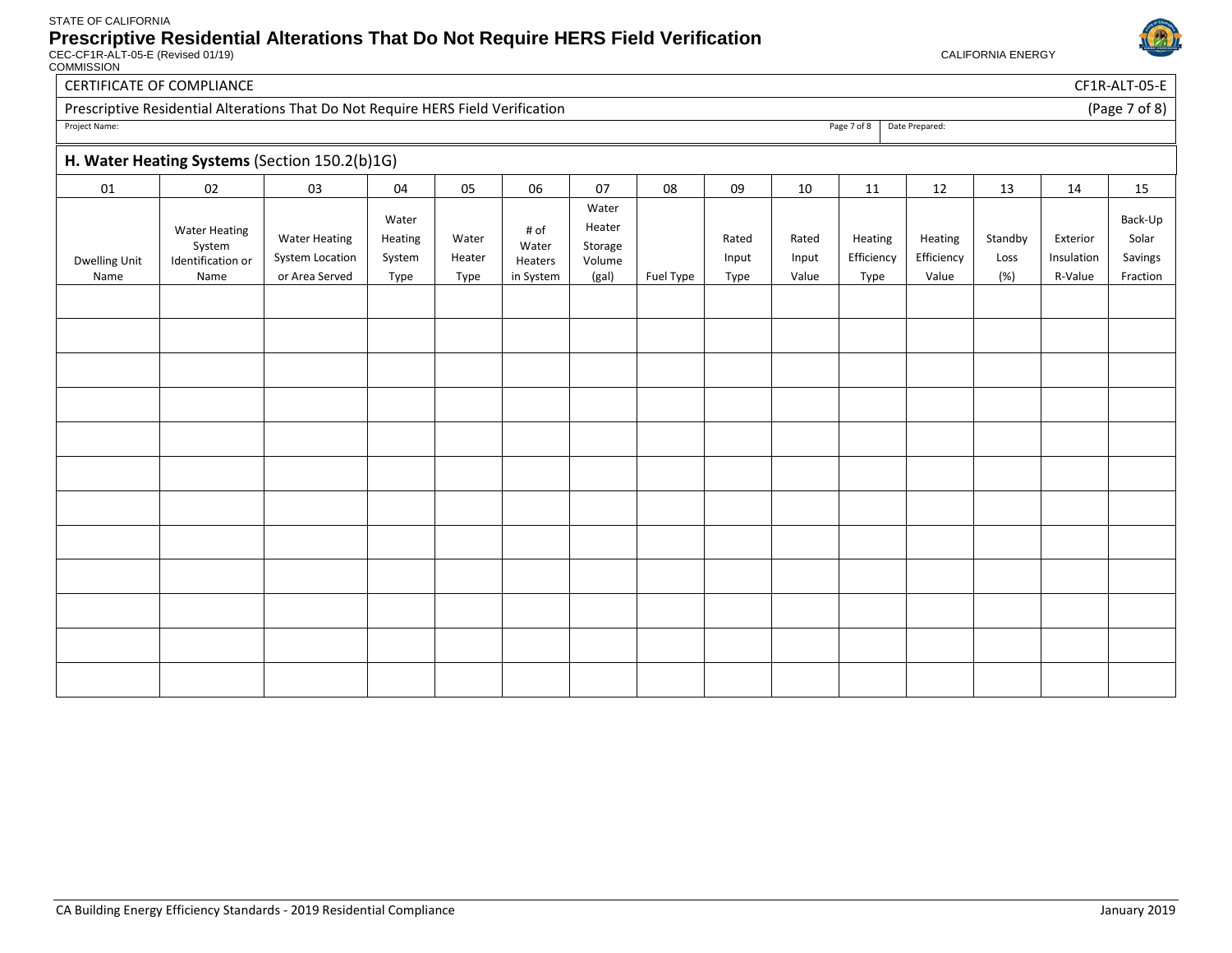

| COMMISSION                                                                                                                                                                                                                                                                                                                                                                                                                                                                                                                                                                                                                                                                                                                                                                                                                                                                                                     |                                                                                                                                                                                                                                                                                                                                                                                                                                                                                                                                                                                            |  |  |  |  |  |  |
|----------------------------------------------------------------------------------------------------------------------------------------------------------------------------------------------------------------------------------------------------------------------------------------------------------------------------------------------------------------------------------------------------------------------------------------------------------------------------------------------------------------------------------------------------------------------------------------------------------------------------------------------------------------------------------------------------------------------------------------------------------------------------------------------------------------------------------------------------------------------------------------------------------------|--------------------------------------------------------------------------------------------------------------------------------------------------------------------------------------------------------------------------------------------------------------------------------------------------------------------------------------------------------------------------------------------------------------------------------------------------------------------------------------------------------------------------------------------------------------------------------------------|--|--|--|--|--|--|
| <b>CERTIFICATE OF COMPLIANCE</b>                                                                                                                                                                                                                                                                                                                                                                                                                                                                                                                                                                                                                                                                                                                                                                                                                                                                               | CF1R-ALT-05-E                                                                                                                                                                                                                                                                                                                                                                                                                                                                                                                                                                              |  |  |  |  |  |  |
| (Page 8 of 8)<br>Prescriptive Residential Alterations That Do Not Require HERS Field Verification                                                                                                                                                                                                                                                                                                                                                                                                                                                                                                                                                                                                                                                                                                                                                                                                              |                                                                                                                                                                                                                                                                                                                                                                                                                                                                                                                                                                                            |  |  |  |  |  |  |
| Project Name:<br>Page 8 of 8<br>Date Prepared:                                                                                                                                                                                                                                                                                                                                                                                                                                                                                                                                                                                                                                                                                                                                                                                                                                                                 |                                                                                                                                                                                                                                                                                                                                                                                                                                                                                                                                                                                            |  |  |  |  |  |  |
| DOCUMENTATION AUTHOR'S DECLARATION STATEMENT                                                                                                                                                                                                                                                                                                                                                                                                                                                                                                                                                                                                                                                                                                                                                                                                                                                                   |                                                                                                                                                                                                                                                                                                                                                                                                                                                                                                                                                                                            |  |  |  |  |  |  |
| I certify that this Certificate of Compliance documentation is accurate and complete.                                                                                                                                                                                                                                                                                                                                                                                                                                                                                                                                                                                                                                                                                                                                                                                                                          |                                                                                                                                                                                                                                                                                                                                                                                                                                                                                                                                                                                            |  |  |  |  |  |  |
| <b>Documentation Author Name:</b>                                                                                                                                                                                                                                                                                                                                                                                                                                                                                                                                                                                                                                                                                                                                                                                                                                                                              | Documentation Author Signature:                                                                                                                                                                                                                                                                                                                                                                                                                                                                                                                                                            |  |  |  |  |  |  |
| Signature Date:<br>Company:                                                                                                                                                                                                                                                                                                                                                                                                                                                                                                                                                                                                                                                                                                                                                                                                                                                                                    |                                                                                                                                                                                                                                                                                                                                                                                                                                                                                                                                                                                            |  |  |  |  |  |  |
| Address:                                                                                                                                                                                                                                                                                                                                                                                                                                                                                                                                                                                                                                                                                                                                                                                                                                                                                                       | CEA/HERS Certification Identification (if applicable):                                                                                                                                                                                                                                                                                                                                                                                                                                                                                                                                     |  |  |  |  |  |  |
| City/State/Zip:<br>Phone:                                                                                                                                                                                                                                                                                                                                                                                                                                                                                                                                                                                                                                                                                                                                                                                                                                                                                      |                                                                                                                                                                                                                                                                                                                                                                                                                                                                                                                                                                                            |  |  |  |  |  |  |
| <b>RESPONSIBLE PERSON'S DECLARATION STATEMENT</b>                                                                                                                                                                                                                                                                                                                                                                                                                                                                                                                                                                                                                                                                                                                                                                                                                                                              |                                                                                                                                                                                                                                                                                                                                                                                                                                                                                                                                                                                            |  |  |  |  |  |  |
| I certify the following under penalty of perjury, under the laws of the State of California:<br>The information provided on this Certificate of Compliance is true and correct.<br>1.<br>2.<br>designer).<br>That the energy features and performance specifications, materials, components, and manufactured devices for the building design or system design identified on this Certificate of<br>3.<br>Compliance conform to the requirements of Title 24, Part 1 and Part 6 of the California Code of Regulations.<br>The building design features or system design features identified on this Certificate of Compliance are consistent with the information provided on other applicable compliance<br>4.<br>documents, worksheets, calculations, plans and specifications submitted to the enforcement agency for approval with this building permit application.<br>5.<br>building owner at occupancy. | I am eligible under Division 3 of the Business and Professions Code to accept responsibility for the building design or system design identified on this Certificate of Compliance (responsible<br>I will ensure that a registered copy of this Certificate of Compliance shall be made available with the building permit(s) issued for the building, and made available to the enforcement<br>agency for all applicable inspections. I understand that a registered copy of this Certificate of Compliance is required to be included with the documentation the builder provides to the |  |  |  |  |  |  |
| Responsible Designer Name:                                                                                                                                                                                                                                                                                                                                                                                                                                                                                                                                                                                                                                                                                                                                                                                                                                                                                     | Responsible Designer Signature:                                                                                                                                                                                                                                                                                                                                                                                                                                                                                                                                                            |  |  |  |  |  |  |
| Company:                                                                                                                                                                                                                                                                                                                                                                                                                                                                                                                                                                                                                                                                                                                                                                                                                                                                                                       | Date Signed:                                                                                                                                                                                                                                                                                                                                                                                                                                                                                                                                                                               |  |  |  |  |  |  |
| Address:                                                                                                                                                                                                                                                                                                                                                                                                                                                                                                                                                                                                                                                                                                                                                                                                                                                                                                       | License:                                                                                                                                                                                                                                                                                                                                                                                                                                                                                                                                                                                   |  |  |  |  |  |  |
| City/State/Zip:                                                                                                                                                                                                                                                                                                                                                                                                                                                                                                                                                                                                                                                                                                                                                                                                                                                                                                | Phone:                                                                                                                                                                                                                                                                                                                                                                                                                                                                                                                                                                                     |  |  |  |  |  |  |

### **For assistance or questions regarding the Energy Standards, contact the Energy Hotline at: 1-800-772-3300.**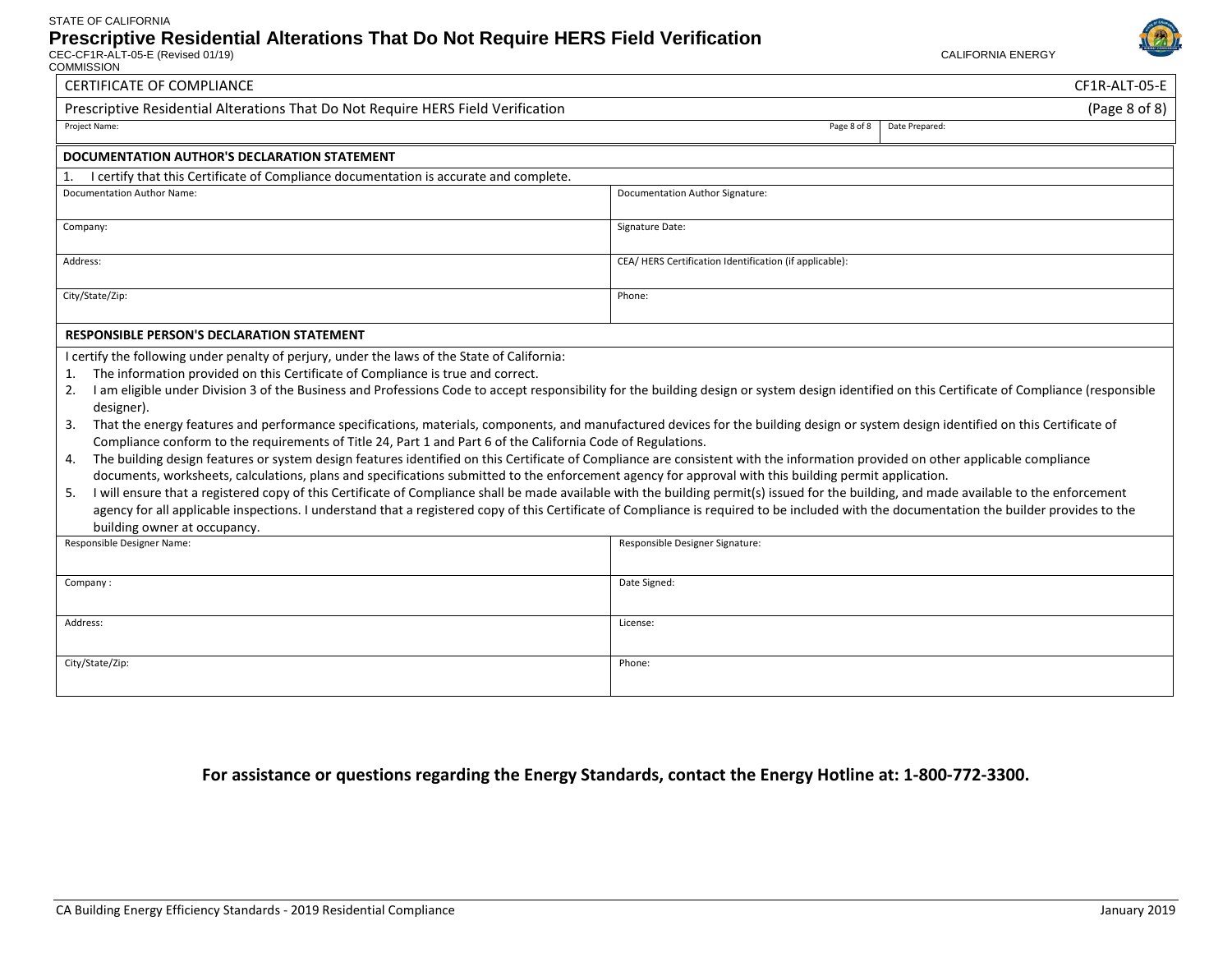5. Frame Spacing: 16, 24, or 48 inches on center.

### CERTIFICATE OF COMPLIANCE – USER INSTRUCTIONS CF1R-ALT-05-E

Prescriptive Residential Alterations That Do Not Require HERS Field Verification (Page 1 of 10)

### **CF1R-ALT-05-E User Instructions**

**NOTE: If more space is needed, print a duplicate page and fill in.**

Minimum requirements for prescriptive alteration compliance can be found in Building Energy Efficiency Standards Section 150.2(b)1.

Completing these forms will require that you have the Reference Appendices for the 2019 Building Energy Efficiency Standards (P400-2018-020). This document contains the Joint Appendices which are used to determine climate zone and to complete the section for opaque surfaces. When the term CF1R is used it means the CF1R-ALT-05. Worksheets are identified by their entire name and subsequently by only the worksheet number, such as ENV-02.

Instructions for sections with column numbers and row letters are given separately.

If any part of the alteration does not comply, prescriptive compliance fails, in which case the performance compliance approach must be used in an attempt to achieve compliance.

### **A. General Information**

- 1. Project Name: Identifying information, such as owner's name.
- 2. Date Prepared: Date of document preparation.
- 3. Project Location: Legal street address of property or other applicable identifying information.
- 4. Building Front Orientation: Building front orientation expressed in degrees, where North = 0, East = 90, South = 180, and West = 270. Indicate cardinal if it is a subdivision or multi-family project built in multiple orientations. The standards (section 100.1) include the following additional details for determining orientation:
	- Cardinal covers all orientations (for buildings that will be built in multiple orientations);
	- North is oriented to within 45 degrees of true north, including 45 degrees east of north;
	- East is oriented to within 45 degrees of true east, including 45 degrees south of east;
	- South is oriented to within 45 degrees of true south, including 45 degrees west of south;
	- West is oriented to within 45 degrees of true west, including 45 degrees north of west.
- 5. CA City: Legal city/town of property.
- 6. Number of Altered Dwelling Units: 1 for single-family, 1 or more for multifamily.
- 7. Zip Code: 5-digit zip code for the project location (used to determine climate zone).
- 8. Fuel Type: Natural Gas, Liquefied Propane Gas, or Electricity.
	- NOTE: Prescriptive compliance only allows electricity if natural gas is not connected to the building, or if the conditions of Section 150.2(b)1Hiiie are met. See instruction at section H for more information.
- 9. Climate Zone: From Joint Appendix JA2.1.1.
- 10. Total Conditioned Floor Area: Enter the new conditioned floor area in ft2, as measured from the outside of exterior walls of the dwelling unit or building being altered.
- 11. Building Type: Single Family (includes duplex), or Multi-Family (a building that shares common walls and common floors or ceilings).
- 12. Slab Area: Area of the first floor slab (if any) in ft2.
- 13. Project Scope: Insulation, Roof Replacement, Fenestration/Glazing, Heating System, Cooling System, Duct System, and/or Water Heating System alteration.

### **B. Building Insulation Details (Section 150.2(b)1)**

- 1. Tag/ID: A label (if any) from the plans, such as A1.4 or wall.
- 2. Assembly Type: Roof, Ceiling, Wall, or Floor.
- 3. Frame Type: Wood or Metal.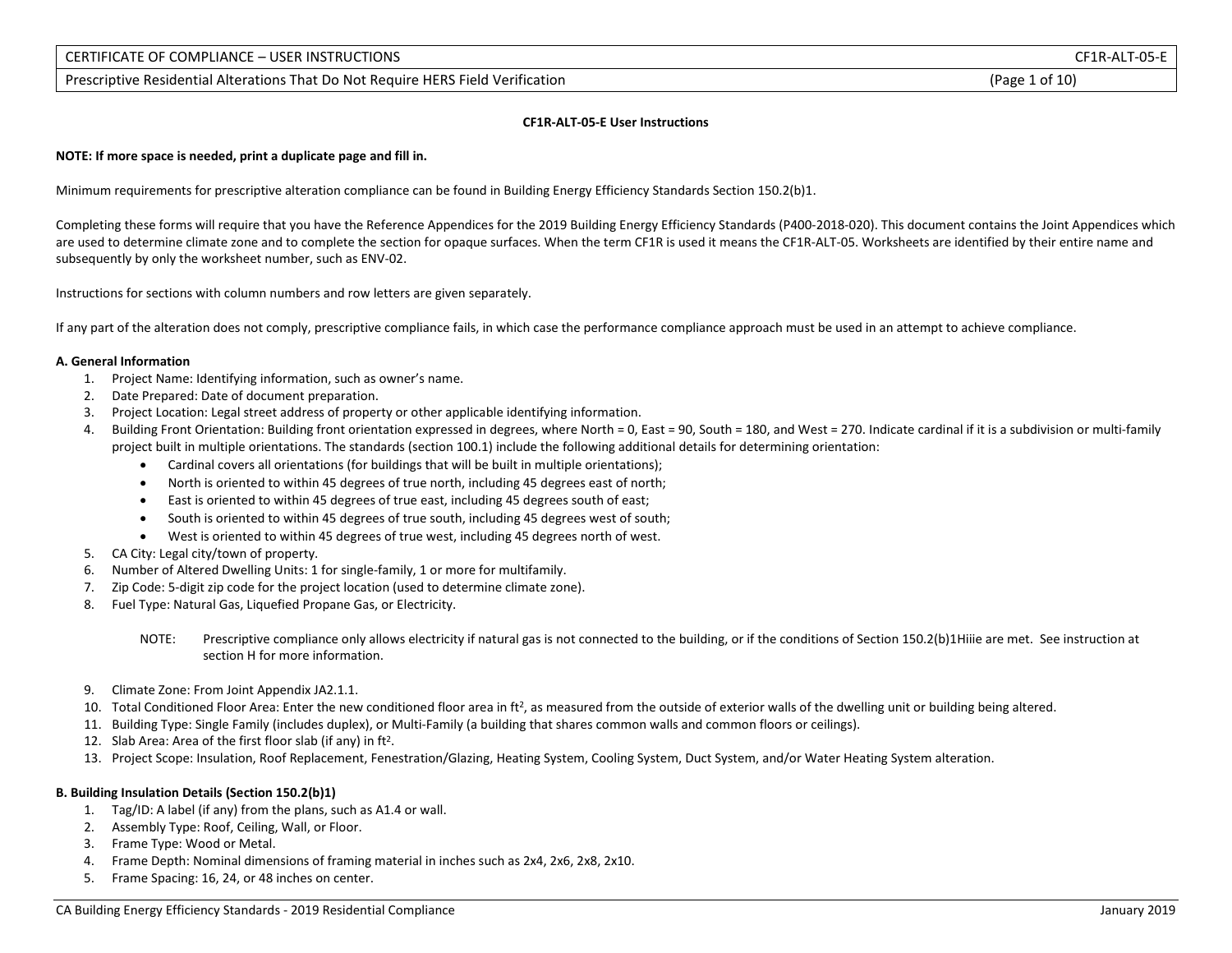Prescriptive Residential Alterations That Do Not Require HERS Field Verification (Page 2 of 10) (Page 2 of 10)

6. Proposed Cavity R-value: Insulation installed between framing.

Proposed Continuous Insulation R-value: R-value of rigid or continuous insulation (not interrupted by framing). See Table 4.3.4. of Reference Appendices for metal frame construction.

- NOTE: Section 110.8(d) specifies that if adding insulation to an existing attic, the resulting attic insulation must total R-22. However, the amount of insulation required is limited to the amount of room available for insulation without conflicting with Building Code Section 1203.2.
- 7. Proposed U-factor: The U-factor for the entire assembly.
- 8. Appendix JA4 Reference Table: Table number used to determine the R-value or U-factor (e.g., an attic assembly is 4.2.1).
- 9. Appendix JA4 Reference Cell: Cell number used to determine the R-value or U-factor (e.g., an R-38ceiling with 24-inch on center framing is A21).
- 10. Required U-factor: From the requirements in Sections 110.8 and 150.0.
- 11. Comments: Any notes regarding location, unique conditions, or attachments.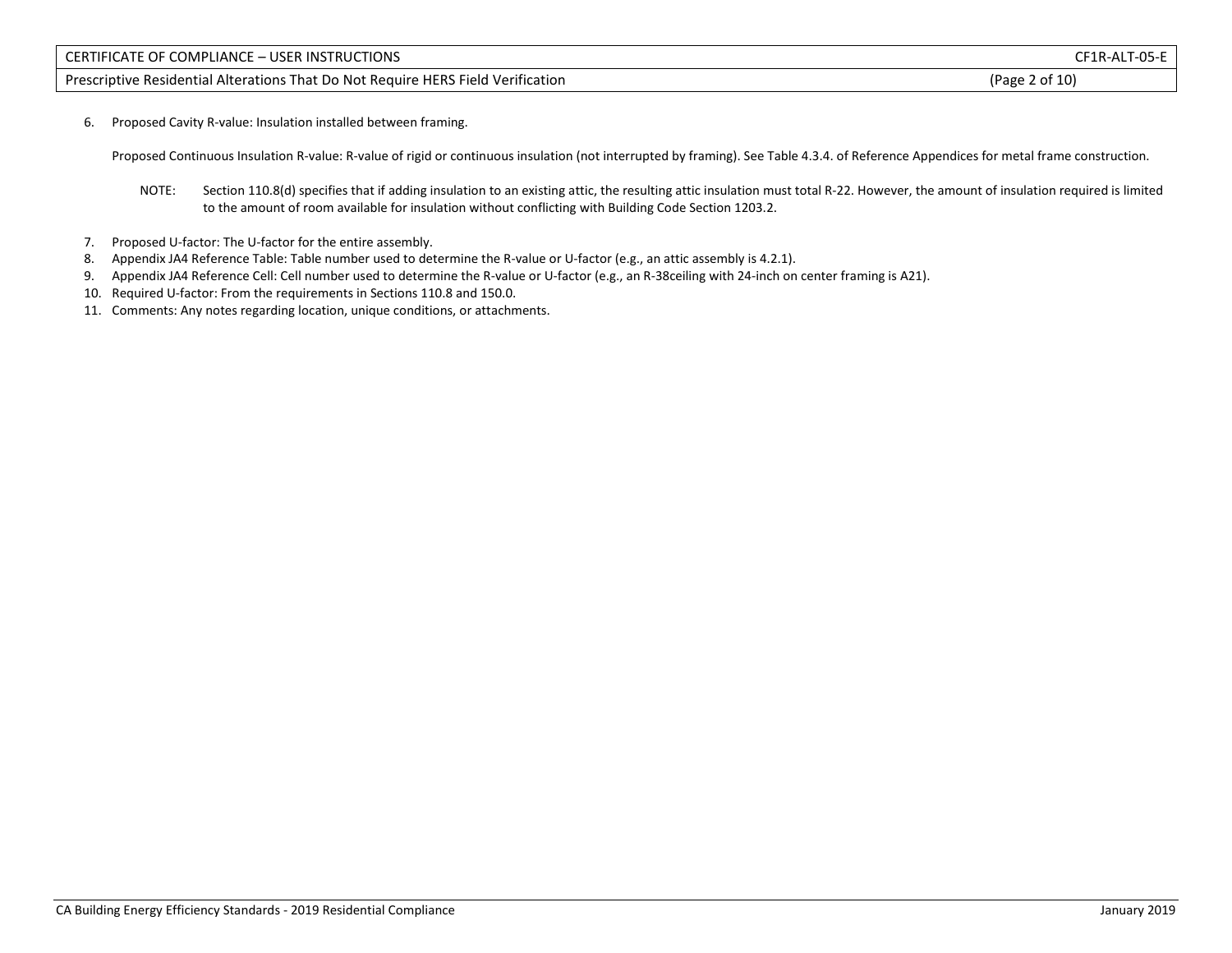| CERTIFICATE OF COMPLIANCE - USER INSTRUCTIONS                                    | CF1R-ALT-05-E  |
|----------------------------------------------------------------------------------|----------------|
| Prescriptive Residential Alterations That Do Not Require HERS Field Verification | (Page 3 of 10) |

### **C. Roof Replacement (Prescriptive Alteration, Section 150.2(b)1H)**

When 50% or more of the roof is being replaced the roofing requirements are triggered. Any areas of roof covered by building integrated photovoltaic panels and solar thermal panels are exempt, but the area of roof not covered by photovoltaic panels would still need to meet any applicable cool roof requirements. Additionally, there are many alternatives/exceptions to when a cool roof is required.

When the roof is steep slope (pitch greater than or equal to 2:12) the roof requirements include a cool roof in climate zones 10-15. The minimum requirement is 0.20 Aged Solar Reflectance, 0.75 Thermal Emittance, or a minimum SRI of 16.

- 1. Method of Compliance: Indicate if the method of compliance is going to be based on Aged Solar Reflectance and Thermal Emittance, the Solar Reflectance Index (SRI), or an Exception.
- 2. Roof Pitch: Expressed as 4:12, for example, which means the roof rises 4 foot within a span of 12 feet. When roofs have multiple pitches the requirements are based on the pitch of 50% or more of the roof.
- 3. Exception: If meeting one of the exceptions. Indicate which exception is, or will be, met.

EXCEPTIONS AND ALTERNATIVES FOR STEEP SLOPE ROOFS**:**

- (a) Mass roof 25 lbs/ft<sup>2</sup> or greater (uncommon situation such as sod roof);
- (b) Air space 1" from top of roof deck to bottom of roofing;
- (c) Roofing product has a profile ratio of rise to width of 1 to 5 for 50 percent or greater of the width of the roofing product;
- (d) Ducts already meet Section 150.1(c) insulation and duct leakage requirements;
- (e) Roof has R-38 insulation;
- (f) Roof has a radiant barrier;
- (g) No ducts are installed in the attic; or
- (h) R-2 insulation above the roof deck.

In climate zones 13 & 15, when there is a low slope roof (pitch less than 2:12) the cool roof requirements are for a minimum Aged Solar Reflectance of 0.63, a minimum 0.75 Thermal Emittance, or a minimum SRI of 75.

### EXCEPTIONS AND ALTERNATIVES FOR LOW SLOPE ROOFS:

- (a) Mass roof 25 lbs/ft<sup>2</sup> or greater (uncommon situation such as sod roof);
- (b) No ducts are installed in the attic; or
- (c) Roof deck insulation—by installing roof deck insulation, a lower aged solar reflectance is required: R-2 (0.62-0.60), R-4 (0.59-0.55), R-6 (0.54-0.50), R-8 (0.49-0.45), R-12 (0.44-0.40), R-16 (0.39-0.35), R-20 (0.34-0.30), R-24 (0.29-0.25).
- NOTE: If one of the exceptions above has been selected then the rest of Section C. is Not Required.
- 4. CRRC Product ID Number: The CRRC Product ID Number is obtained from the Cool Roof Rating Council's Rated Product Directory a[t www.coolroofs.org/products/results .](http://www.coolroofs.org/products/results) Products are listed by manufacturer, brand, type of installation, roofing material, and color, as well as product performance.
- 5. Product type: See Cool Roof Rating Council's directory. Generally product types include single-ply roof, wood shingles, asphalt roof, metal roof, tile roof.
- 6. R-value Deck Insulation: If one of the exceptions selected includes adding roof deck insulation, indicate the R-value of the insulation.
- 7. Proposed Initial Solar Reflectance: Based on the product chosen from the Cool Roof Rating Council's Rated Product Directory. If using default assumption indicate N/A since the Aged Solar Reflectance is available.
- 8. Proposed Aged Solar Reflectance: Value is from the Cool Roof Rating Council's Rated Product Directory. If the aged value is not available, calculate the Aged Solar Reflectance using the Solar Reflectance Index (SRI) Calculator located on the California Energy Commission website or the aging equation  $\rho_{\text{a} \text{ged}} = [0.2+\beta[\rho_{\text{initial}}-0.2])$ , where  $\rho_{\text{initial}} =$  the initial solar reflectance and soiling resistance β is listed by product type below.

#### VALUES OF SOILING RESISTANCE β BY PRODUCT TYPE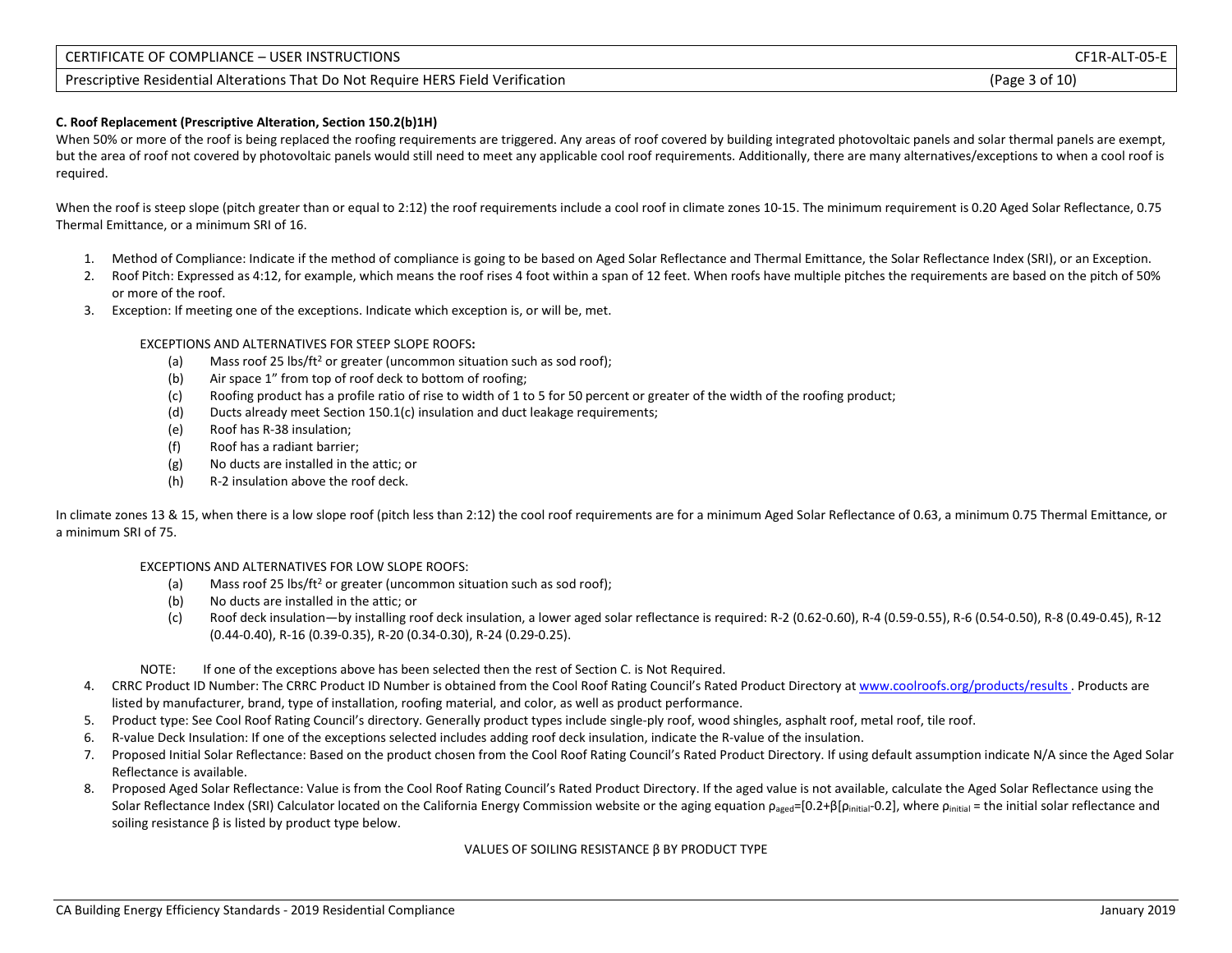### CERTIFICATE OF COMPLIANCE – USER INSTRUCTIONS CF1R-ALT-05-E

Prescriptive Residential Alterations That Do Not Require HERS Field Verification (Page 4 of 10)

| <b>Product Type</b>          | <b>CRRC Product Category</b> |      |
|------------------------------|------------------------------|------|
| <b>Field-Applied Coating</b> | Field-Applied Coating        | 0.65 |
| Other                        | Not A Field-Applied Coating  | 0.70 |

- 9. Proposed Thermal Emittance: From the product specification default value. If using a calculated SRI place the Thermal Emittance used to calculate SRI.
- 10. Proposed SRI: It is optional to meet the SRI but if chosen to do so, use the Solar Reflectance Index (SRI) Calculator found on the California Energy Commission website [http://energy.ca.gov/title24/201](http://energy.ca.gov/title24/2019standards/)9standards/.
- 11. Minimum Required Aged Solar Reflectance: Based on climate zone and roof slope.
- 12. Minimum Required Thermal Emittance: Based on climate zone and roof slope.
- 13. Minimum Required SRI: Based on climate zone and roof slope.
	- NOTE: If the cool roofing requirements will be met by a liquid field applied coating, Section 110.8(i)4 requires the coating be applied across the entire roof surface and meet the dry mil thickness or coverage recommended by the manufacturer.

### **D. Fenestration/Glazing Allowed Areas and Efficiencies**

The Alteration and Fenestration Type will affect how the standards apply and whether the fenestration area is limited. Percentages are determined as Conditioned Floor Area x 0.20 = total ft<sup>2</sup> of fenestration allowed (20%). Depending on the climate zone, if west-facing fenestration is limited (in climate zones 2, 4, 6-15), it is limited to a maximum of 5%. The overall total fenestration area is limited to 20%, not 25%. Fenestration areas are expressed in square feet, not square inches.

- 1. Alteration Type: Indicate the type of fenestration alteration adding fenestration/glazing, replacing fenestration/glazing, adding fenestration/glazing ≤ 75 ft<sup>2</sup> windows, replacing fenestration/glazing ≤ 75 ft<sup>2</sup> window, adding fenestration/glazing ≤ 16 ft<sup>2</sup> skylight and or replacing fenestration/glazing skylights
- 2. Maximum Allowed Fenestration Area for All Orientations (ft2): The maximum allowed fenestration area is 20%. Depending on the type of fenestration and the alteration type, this field may have values such as 75 ft<sup>2</sup> or 16 ft<sup>2</sup>.
- 3. Maximum Allowed West-Facing Fenestration Area Only: The Maximum Allowed West-Facing Fenestration Area is 5% of the conditioned floor area (used in climate zones 2, 4, and 6-15).
	- NOTE: (1) If adding fenestration/glazing  $\leq 16$  ft<sup>2</sup> skylight, enter NA (2) West includes any vertical fenestration oriented to within 45 degrees of true west, including 45 degrees south of west. For skylights, west also includes any skylight area facing any direction with a pitch of less than 1:12
- 4. Existing Fenestration Area for All Orientations: Enter the area, in square feet, of the existing fenestration/glazing. Existing West-Facing Fenestration Area: Enter the area, in square feet, of the existing west-facing fenestration/glazing. If project has no existing west-facing fenestration then enter "0".
- 5. Maximum Allowed U-factor: Maximum U-factor from Table 150.1-A, Package A. This field will almost always be 0.30 unless the U-factor will be the area weighted average, CF1R-ENV-02-E, with other higher fenestration windows. For skylights this will be 0.55.
	- NOTE: (1) If meeting Exception 2 to Section 150.2(b)1A (adding  $\leq 16$  ft<sup>2</sup> skylights), enter 0.55. (2) If meeting Exception 1 to Section 150.2(b)1B (replacing  $\leq$  75 ft<sup>2</sup> windows), enter 0.40. (3) If meeting Exception 2 to Section 150.2(b)1B (replacing skylights), enter 0.55.
- 6. Maximum Allowed SHGC: Maximum SHGC from Table 150.1-A or Table 150.1-B. This field will almost always be either 0.23 or N/A, depending on climate zone. N/A means there is no maximum SHGC required in this climate zone. The SHGC will be the area weighted average, CF1R-ENV-02-E, with other higher fenestration windows. For skylights this will be 0.30.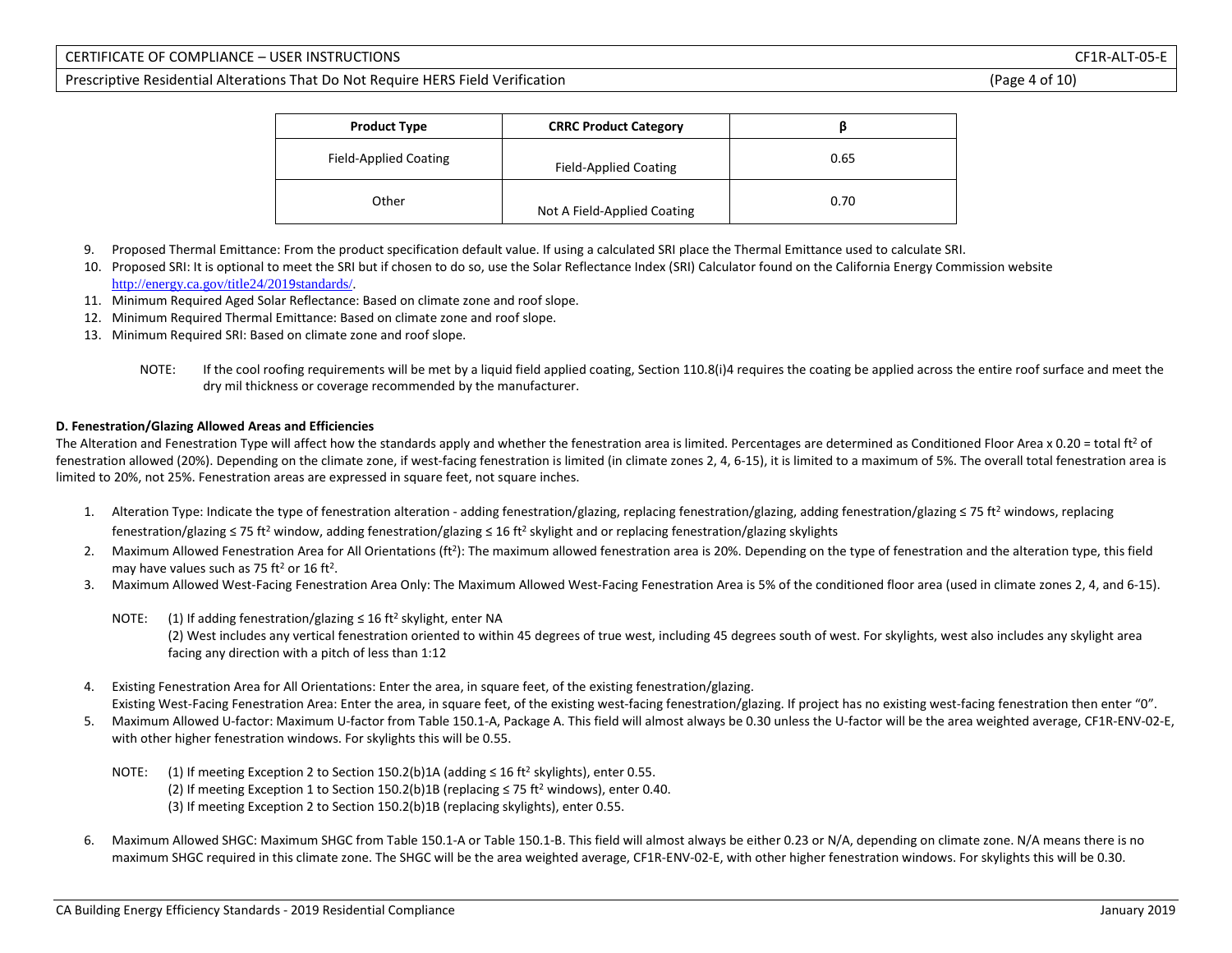### Prescriptive Residential Alterations That Do Not Require HERS Field Verification (Page 5 of 10)

- NOTE: (1) If meeting Exception 2 to Section 150.2(b)1A (adding ≤ 16 ft<sup>2</sup> skylights), enter 0.30. (2) If meeting Exception 1 to Section 150.2(b)1B (replacing  $\leq$  75 ft<sup>2</sup> windows), enter 0.35. (3) If meeting Exception 2 to Section 150.2(b)1B (replacing skylights), enter 0.30.
- 7. Comments: Note any special location or comment here.

### **E. Fenestration/Glazing Proposed Areas and Efficiencies - Add (Section 150.2(b)1A)**

- 1. Tag/ID: A label (if any) from the plans, such as W1.
- 2. Fenestration Type: Indicate the type of fenestration construction e.g., Fixed Window, Operable Window, or Skylight.
	- NOTE: Doors with glazing are counted in one of two ways. A door with 25% or more glazing is considered a glazed door and is counted as the entire door area. A door with less than 25% glazing can be counted as the entire door area or can be calculated as the actual glass area with a 2-inch (0.17 ft<sup>2</sup>) frame all around.
- 3. Frame type: Metal, metal thermal break, or nonmetal.
- 4. Dynamic Glazing: Indicate if the fenestration has integrated shading device, chromogenic glazing or none for no dynamic glazing. Chromogenic glazing shall be considered separately from other fenestration types.
- 5. Orientation (North, East, South, West): The definitions in the Energy Efficiency Standards include these specific details
	- North is oriented to within 45 degrees of true north, including 45 degrees east of north;
	- East is oriented to within 45 degrees of true east, including 45 degrees south of east;
	- South is oriented to within 45 degrees of true south, including 45 degrees west of south;
	- West is oriented to within 45 degrees of true west, including 45 degrees north of west.
	- NOTE: Skylights in a roof pitch greater than 1:12 can be included as facing the same orientation as that portion of the roof angle. If the skylight is in a roof with a pitch less than 1:12, the skylight is assumed to face west.
- 6. Number of Panes: Indicate the number of panes for each Tag/ID; is it single, double, or triple pane window?
- 7. Proposed Fenestration Area ( $ft^2$ ): Indicate the area (in square feet) of each exterior fenestration type, excluding west-facing fenestration.
- 8. Proposed West Facing Fenestration Area (ft<sup>2</sup>): In climate zones 2, 4, 6-15, indicate the area (in square feet) of each exterior west-facing fenestration type separately.
- 9. Proposed U-factor: Enter (a) the NFRC U-factor based on the proposed brand and type of fenestration using National Fenestration Rating Council [\(www.nfrc.org\)](http://www.nfrc.org/) certified values, (b) the default value from Table 110.6-A or Equation NA6-1, or (c) the weighted average U-factor calculated on form CF1R-ENV-02-E.

For the exceptions, up to 3 ft<sup>2</sup> of tubular skylights and up to 3 ft<sup>2</sup> of glazing in a door enter N/A, and for up to 16 ft<sup>2</sup> of skylight, enter 0.55. If any products (other than the exceptions) have a higher U-factor than 0.32, first complete a form CF1R-ENV-02 to calculate the area-weighted average U-factor and attach it to this CF1R.

- NOTE: Dynamic glazing is a glazing system that changes its performance U-factor and SHGC based on the physical environment. Dynamic glazing includes chromogenic glazing or integrated shading systems (this does not include internally or externally mounted shading devices). If using dynamic glazing, use the lowest tested U-factor and SHGC in Columns 9 and 11.
- 10. Proposed U-factor Source: NFRC, Table 110.6-A, Equations NA6-1, or Area-Weighted Average Worksheet (ENV-02). The source of the U-factor data for the fenestration product.
- 11. Proposed SHGC: In climate zones 2, 4, 6-15 enter the SHGC from (a) NFRC-rated certification information, or (b) default value from Table 110.6-B or Equation NA6-2, or (c) the weighted average SHGC calculated on form CF1R-ENV-02.

For the exceptions – up to 3ft<sup>2</sup> of tubular skylights and up to 3ft<sup>2</sup> of glazing in a door, enter N/A; up to 16ft<sup>2</sup> of skylight, enter 0.30. If any products (other than the exceptions) have a higher SHGC than required by Table 150.1-A or Table 1501.-B, first complete a form CF1R-ENV-02 to calculate the area-weighted average SHGC and attach it to this CF1R.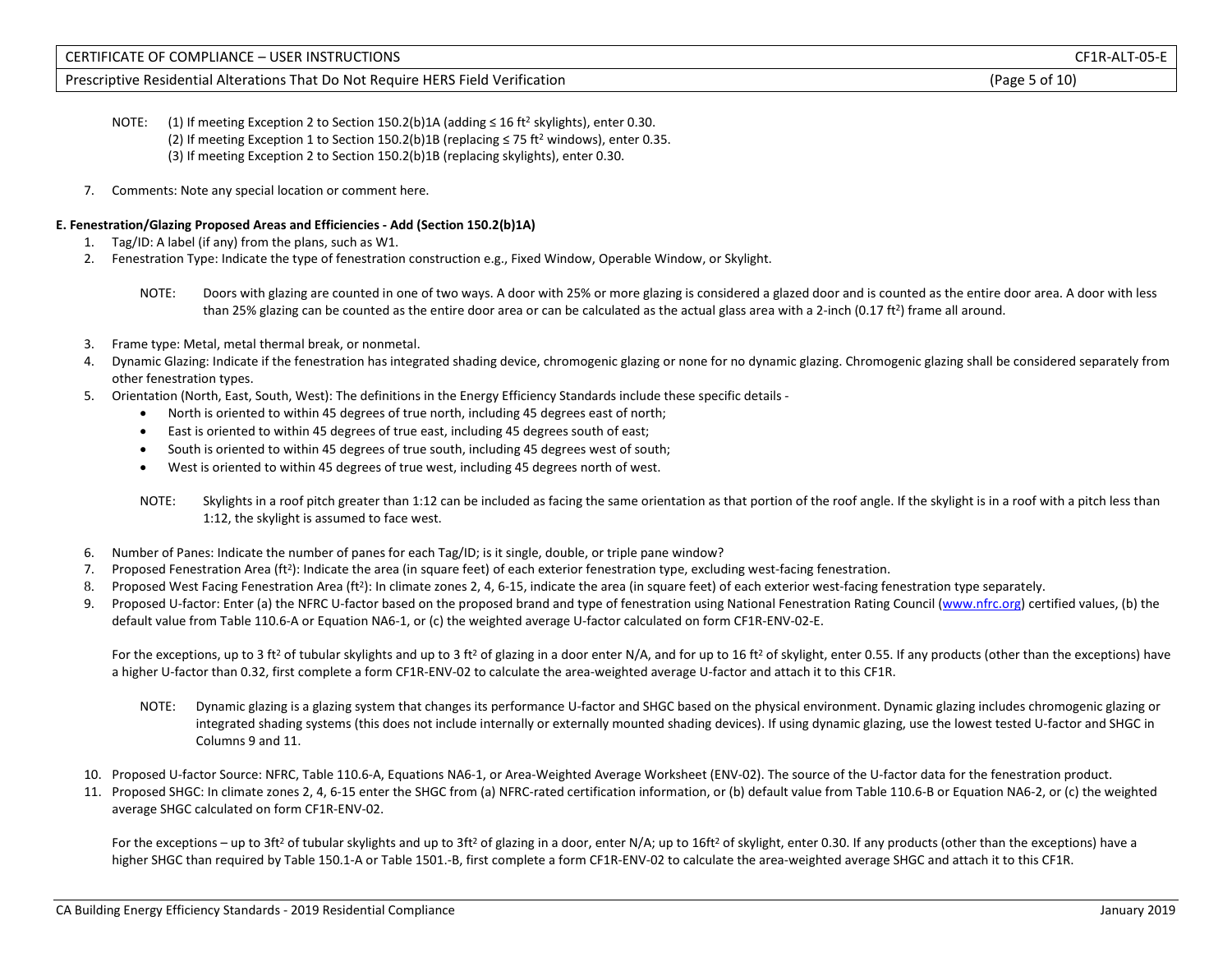| CERTIFICATE OF COMPLIANCE - USER INSTRUCTIONS                                    | $T-05-E$<br>$\cap$ F1R-AL, |
|----------------------------------------------------------------------------------|----------------------------|
| Prescriptive Residential Alterations That Do Not Require HERS Field Verification | (Page 6 of 10)             |

- 12. Proposed SHGC Source: NFRC, Table 110.6-A, Equations NA6-1, or Area-Weighted Average Worksheet (ENV-02). The source of the U-factor data for the fenestration product.
- 13. Exterior Shading Device: If exterior shading devices are used to meet the SHGC requirement, indicate the type of device (from Table S-1 of CF1R-ENV-03 Solar Heat Gain Coefficient Worksheet) and attach an ENV-03.

NOTES:

- (1) An exterior shading device is not used for products with an NFRC rated U-factor and SHGC; based on a factory integrated shading device.
- (2) If using an overhang for south-facing glazing, the glazing must be fully shaded at solar noon on August 21 and substantially exposed to direct sunlight at solar noon on December 21 (see Residential Manual, Section 3.3.6.3).
- 14. Combined SHGC from CF1R-ENV-03: If exterior shading devices are combined with the SHGC value of the fenestration to meet the prescriptive SHGC requirements (as indicated by a value in column E. 13), indicate the SHGC calculated on form CF1R-ENV-03 and attach the form for each window with an exterior shading device.

To determine compliance with allowable fenestrations areas and efficiencies, complete rows 15-32.

- 15. Total Proposed Fenestration Area: Enter the sum of the existing (D04a) and proposed fenestration areas for all orientations (E07 + E08). For project scopes: Add Fenestration/Glazing ≤ 75 ft<sup>2</sup> and/or Add Fenestration/Glazing  $\leq 16$  ft<sup>2</sup>, enter NA.
- 16. Maximum Allowed Fenestration Area: Enter the maximum allowed fenestration area for all orientations, from D02.
- 17. Is the Total Proposed Fenestration Area ≤ the Maximum Allowed Fenestration Area: Indicate Yes if the Total Proposed Fenestration Area is less than or equal to the Maximum Allowed Fenestration Area. If No, the project fails prescriptive compliance – specified fenestration areas must be reduced, or compliance may be attempted using the performance approach.

NOTE: If Total Proposed Fenestration Area equals NA, Design Complies - Indicate Yes.

- 18. Total Proposed West-Facing Fenestration Area: Enter the sum of the existing (D04b) and proposed west-facing fenestration areas (E08). For project scopes: Add Fenestration/Glazing ≤ 75 ft<sup>2</sup> and/or Add Fenestration/Glazing  $\leq$  16 ft<sup>2</sup>, enter NA.
- 19. Maximum Allowed West-Facing Fenestration Area: Enter the maximum allowed west-facing fenestration area only, from D03.
- 20. Is the Total Proposed Fenestration Area ≤ the Maximum Allowed West-Facing Fenestration Area: Indicate Yes if the Total Proposed West-Facing Fenestration Area is less than or equal to the Maximum Allowed West-Facing Fenestration Area. If No, the project fails prescriptive compliance – specified west-facing fenestration areas must be reduced, or compliance may be attempted using the performance approach.
	- NOTE: If Total Proposed West-Facing Fenestration Area equals NA, Design Complies Indicate Yes.
- 21. Proposed Fenestration U-factor (Windows): If necessary, report the area-weighted average U-factor from the completed CF1R-ENV-02. Otherwise, report the single largest associated value from column E09.
- 22. Required Fenestration U-factor (Windows): Enter the Maximum Allowed U-factor (D05a).
- 23. Is the Proposed Fenestration U-factor ≤ the Required Fenestration U-factor: Indicate Yes if the Proposed Fenestration U-factor is less than or equal to the Required Fenestration U-factor. If No, the project fails prescriptive compliance – specified fenestration U-factor must be reduced, or compliance may be attempted using the performance approach.
- 24. Proposed Fenestration SHGC (Windows): If necessary, report the area-weighted average SHGC from the completed CF1R-ENV-02. Otherwise, report the single largest associated value from column E11 or E14.
- 25. Required Fenestration SHGC (Windows): Enter the Maximum Allowed SHGC (D06a).
- 26. Is the Proposed Fenestration SHGC ≤ the Required Fenestration SHGC: Indicate Yes if the Proposed Fenestration SHGC is less than or equal to the Required Fenestration SHGC. If No, the project fails prescriptive compliance – specified fenestration SHGC must be reduced, or compliance may be attempted using the performance approach.
- 27. Proposed Fenestration U-factor (Skylights): If necessary, report the area-weighted average U-factor from the completed CF1R-ENV-02. Otherwise, report the single largest associated value from column E09.
- 28. Required Fenestration U-factor (Skylights): Enter the Maximum Allowed U-factor (D05b).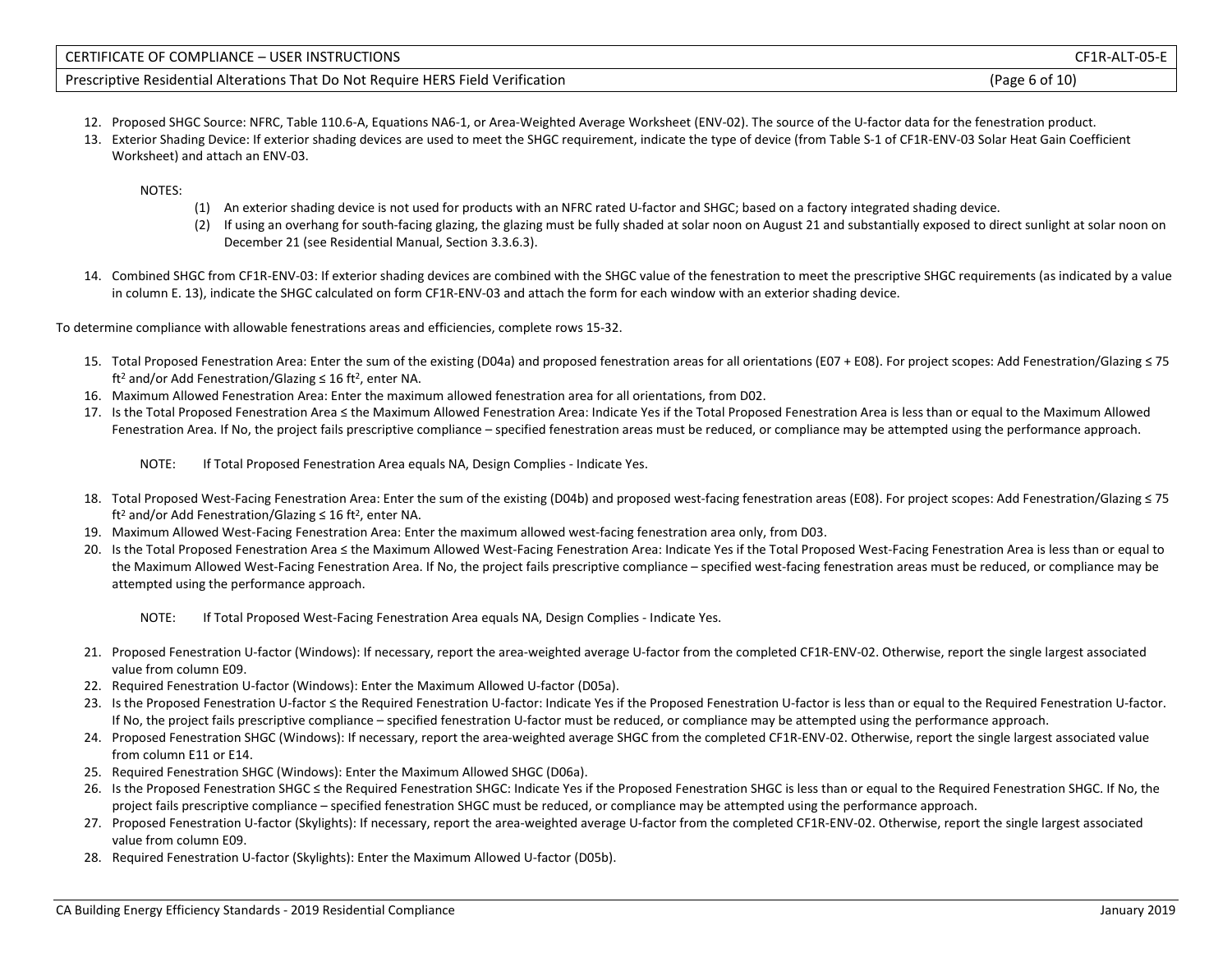| CERTIFICATE OF COMPLIANCE - USER INSTRUCTIONS                                    | CF1R-ALT-05-E    |
|----------------------------------------------------------------------------------|------------------|
| Prescriptive Residential Alterations That Do Not Require HERS Field Verification | of $10$<br>'Page |

- 29. Is the Proposed Fenestration U-factor ≤ the Required Fenestration U-factor: Indicate Yes if the Proposed Fenestration U-factor is less than or equal to the Required Fenestration U-factor. If No, the project fails prescriptive compliance – specified fenestration U-factor must be reduced, or compliance may be attempted using the performance approach.
- 30. Proposed Fenestration SHGC (Skylights): If necessary, report the area-weighted average SHGC from the completed CF1R-ENV-02. Otherwise, report the single largest associated value from column E11 or E14.
- 31. Required Fenestration SHGC (Skylights): Enter the Maximum Allowed SHGC (D06b).
- 32. Is the Proposed Fenestration SHGC ≤ the Required Fenestration SHGC: Indicate Yes if the Proposed Fenestration SHGC is less than or equal to the Required Fenestration SHGC. If No, the project fails prescriptive compliance – specified fenestration SHGC must be reduced, or compliance may be attempted using the performance approach.

### **F. Fenestration/Glazing Proposed Areas and Efficiencies – Replace (Section 150.2(b)1B)**

- 1. Tag/ID: A label (if any) from the plans, such as W1.
- 2. Fenestration Type: Indicate the type of fenestration construction e.g., Fixed Window, Operable Window, or Skylight.
	- NOTE: Doors with glazing are counted in one of two ways. A door with 25% or more glazing is considered a glazed door and is counted as the entire door area. A door with less than 25% glazing can be counted as the entire door area or can be calculated as the actual glass area with a 2-inch (0.17 ft<sup>2</sup>) frame all around.
- 3. Frame Type: Metal, metal thermal break, or nonmetal.
- 4. Dynamic Glazing: Indicate if the fenestration has integrated shading device, chromogenic glazing or none for no dynamic Glazing.
	- NOTE: Chromogenic glazing shall be considered separately from other fenestration types.
- 5. Orientation (North, East, South, West): The definitions in the Energy Efficiency Standards include these specific details
	- North is oriented to within 45 degrees of true north, including 45 degrees east of north;
	- East is oriented to within 45 degrees of true east, including 45 degrees south of east;
	- South is oriented to within 45 degrees of true south, including 45 degrees west of south;
	- West is oriented to within 45 degrees of true west, including 45 degrees north of west.
	- NOTE: Skylights in a roof pitch greater than 1:12 can be included as facing the same orientation as that portion of the roof angle. If the skylight is in a roof with a pitch less than 1:12, the skylight is assumed to face west.
- 6. Area Removed (ft<sup>2</sup>): Enter the area, in square feet, of the fenestration/glazing being removed.
- 7. Area Added (ft<sup>2</sup>): Enter the area, in square feet, of the fenestration/glazing being added.
- 8. Net Added Area (ft<sup>2</sup>): The difference between the Area Added and the Area Removed.
- 9. Proposed U-factor: Enter (a) the NFRC U-factor based on the proposed brand and type of fenestration using National Fenestration Rating Council [\(www.nfrc.org\)](http://www.nfrc.org/) certified values, (b) the default value from Table 110.6-A, (c) Equation NA6-1, or (d) the area-weighted average U-factor calculated on form CF1R-ENV-02-E, Area-Weighted Average Calculation Worksheet.

For the exceptions, up to 3 ft<sup>2</sup> of tubular skylights and up to 3 ft<sup>2</sup> of glazing in a door enter N/A, and for up to 16 ft<sup>2</sup> of skylight, enter 0.55. If any products (other than the exceptions) have a higher U-factor than 0.30, first complete an ENV-02 to calculate a weighted average U-factor and attach it to this CF1R.

- NOTE: Dynamic glazing is a glazing system that changes its performance U-factor and SHGC based on the physical environment. Dynamic glazing includes chromogenic glazing or integrated shading systems (this does not include internally or externally mounted shading devices). If using dynamic glazing, use the lowest tested U-factor and SHGC in Columns 9 and 11.
- 10. Proposed U-factor Source: NFRC, Table 110.6-A, Equations NA6-1, or Area-Weighted Average Worksheet (ENV-02). The source of the U-factor data for the fenestration product.
- 11. Proposed SHGC: In climate zones 2, 4, 6-15 enter the SHGC from (a) NFRC-rated certification information, (b) default value from Table 110.6-B, (c) Equation NA6-2, or (d) the weighted average SHGC calculated on form CF1R-ENV-02.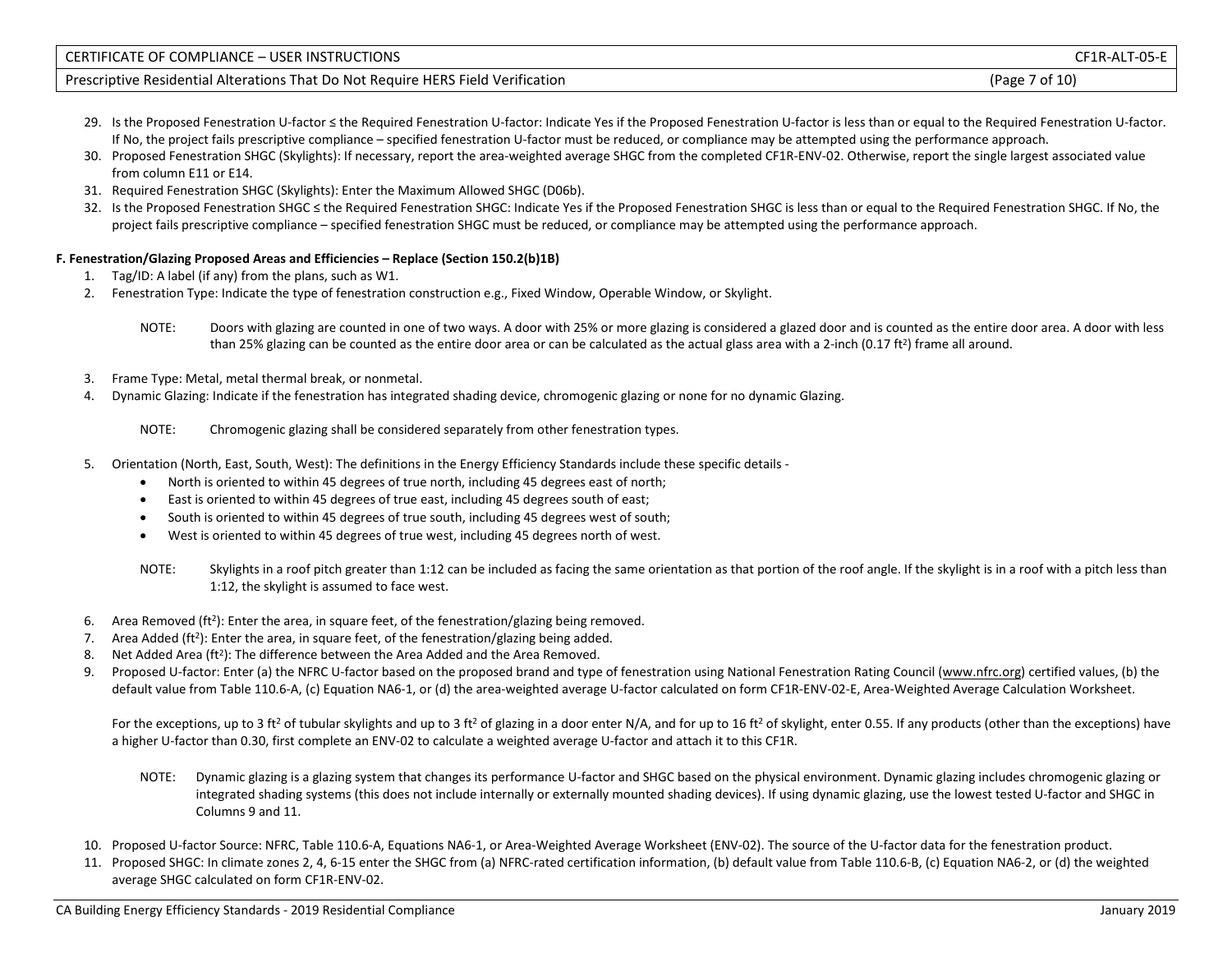| CERTIFICATE OF COMPLIANCE - USER INSTRUCTIONS                                    | CF1R-ALT-05-E  |
|----------------------------------------------------------------------------------|----------------|
| Prescriptive Residential Alterations That Do Not Require HERS Field Verification | (Page 8 of 10) |

For the exceptions – up to 3ft<sup>2</sup> of tubular skylights and up to 3ft<sup>2</sup> of glazing in a door, enter N/A; up to 16ft<sup>2</sup> of skylight, enter 0.30. If any products (other than the exceptions) have a higher SHGC than required by Table 150.1-A or Table 150.1-B, first complete a form CF1R-ENV-02 to calculate the area-weighted average SHGC and attach it to this CF1R.

- 12. Proposed SHGC Source: NFRC, Table 110.6-B, Equations NA6-2, or Area-Weighted Average Worksheet (ENV-02). The source of the SHGC data for the fenestration product.
- 13. Exterior Shading Device: If exterior shading devices are used to meet the SHGC requirement, indicate the type of device (from Table S-1 of CF1R-ENV-03 Solar Heat Gain Coefficient Worksheet) and attach an ENV-03.
	- NOTES: (1)An exterior shading device is not used for products with an NFRC rated U-factor and SHGC; based on a factory integrated shading device. (2)If using an overhang for south-facing glazing, the glazing must be fully shaded at solar noon on August 21 and substantially exposed to direct sunlight at solar noon on December 21 (see Residential Manual, Section 3.5.5).
- 14. Combined SHGC from CF1R-ENV-03: If exterior shading devices are combined with the SHGC value of the fenestration to meet the prescriptive SHGC requirements (as indicated by a value in column F. 13), indicate the SHGC calculated on form CF-1R-ENV-03 and attach the form for each window with an exterior shading device.

To determine compliance with allowable fenestration areas, complete rows 15-30.

- 15. Net Added West-facing Fenestration Area: If limited, enter the total amount of west-facing fenestration ONLY that will be added to the dwelling unit when alterations are complete.
- 16. Is Net Added Fenestration Area ≤ 0 for west-facing fenestration? Indicate Yes or No. If No, the project fails prescriptive compliance specified west-facing fenestration areas must be reduced, or compliance may be attempted using the performance approach.
- 17. Net Added Fenestration Area (all orientations): This field is to show the net area of added fenestration for all orientations.
- 18. Is Net Added Fenestration Area ≤ 0 for all orientations? Indicate Yes or No. If No, the project fails prescriptive compliance specified fenestration areas must be reduced, or compliance may be attempted using the performance approach.
- 19. Proposed Fenestration U-factor (Windows): If necessary, enter the area-weighted average U-factor from the completed CF1R-ENV-02. Otherwise, report the single largest associated value from F09.
- 20. Required Fenestration U-factor (Windows): From Section D., report the value of column 05a.
- 21. Is the Proposed Fenestration U-factor ≤ the Required Fenestration SHGC? Indicate Yes or No. If No, the project fails prescriptive compliance specified fenestration U-factor must be reduced, or compliance may be attempted using the performance approach.
- 22. Proposed Fenestration SHGC (Windows): If necessary, enter the area-weighted average SHGC from the complete CF1R-ENV-02. Otherwise, report the single largest associated value from columns F11 or F14.
- 23. Required Fenestration SHGC (Windows): From Section D., report the value of column 06a.
- 24. Is the Proposed Fenestration SHGC ≤ the Required Fenestration SHGC? Indicate Yes or No. If No, the project fails prescriptive compliance specified fenestration SHGC must be reduced, or compliance may be attempted using the performance approach.
- 25. Proposed Fenestration U-factor (Skylights): If necessary, enter the area-weighted average U-factor from the completed CF1R-ENV-02. Otherwise, report the single largest associated value from F09.
- 26. Required Fenestration U-factor (Skylights): From Section D., report the value of column 05b.
- 27. Is the Proposed Fenestration U-factor ≤ the Required Fenestration U-factor? Indicate Yes or No. If No, the project fails prescriptive compliance specified fenestration U-factors must be reduced, or compliance may be attempted using the performance approach.
- 28. Proposed Fenestration SHGC (Skylights): If necessary, enter the area-weighted average SHGC from the completed CF1R-ENV-02. Otherwise, report the single largest associated value from columns F11 or F14.
- 29. Required Fenestration SHGC (Skylights): From Section D., report the value of column 06b.
- 30. Is the Proposed Fenestration SHGC ≤ the Required Fenestration SHGC? Indicate Yes or No. If No, the project fails prescriptive compliance specified fenestration SHGC must be reduced, or compliance may be attempted using the performance approach.

### **G. Space Conditioning (SC) Systems – Heating/Cooling**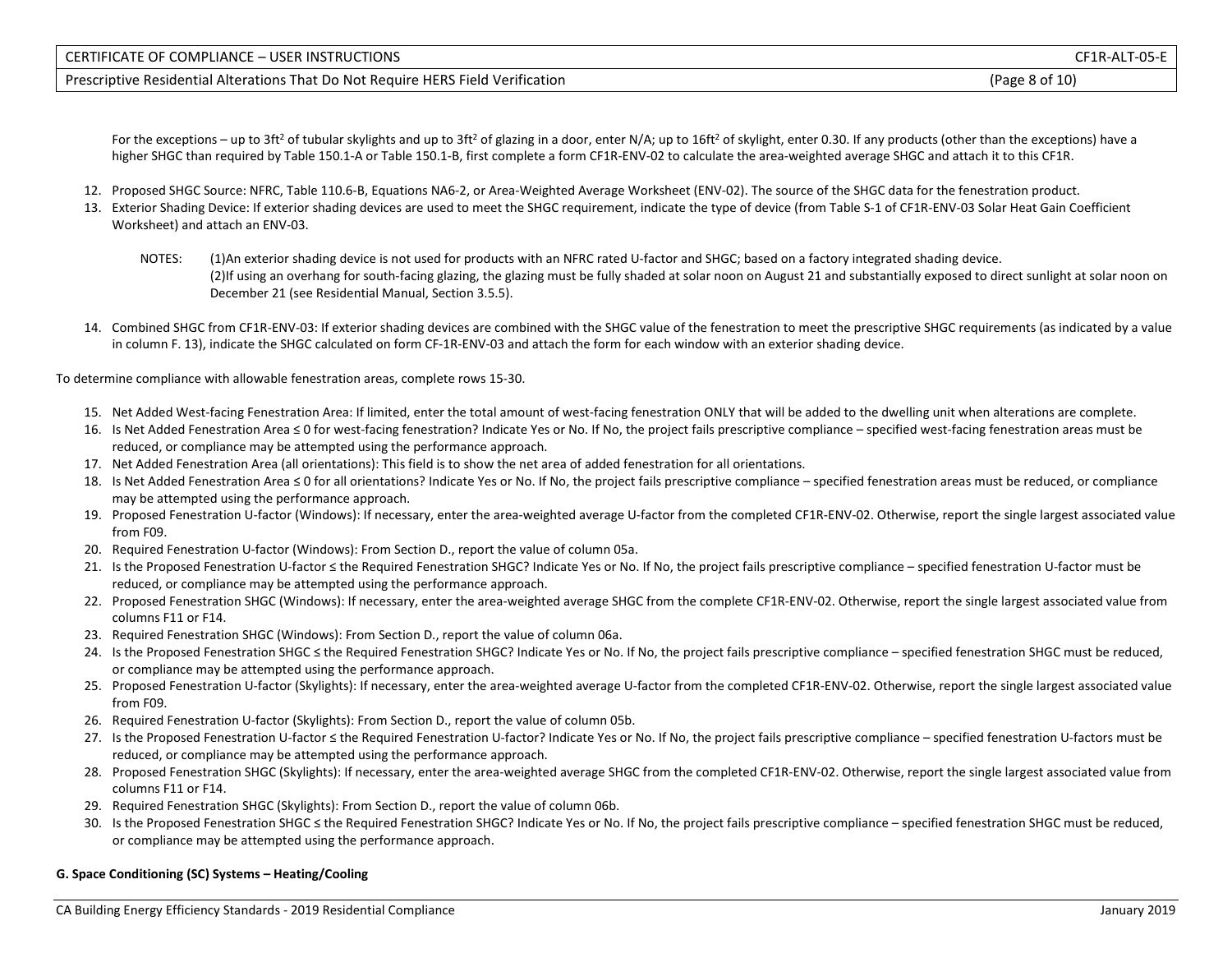| CERTIFICATE OF COMPLIANCE - USER INSTRUCTIONS                                    | CF1R-ALT-05-E  |
|----------------------------------------------------------------------------------|----------------|
| Prescriptive Residential Alterations That Do Not Require HERS Field Verification | (Page 9 of 10) |

Requirements of the Standards apply to a heating and cooling system alteration based on the type of alteration and the system type (Section 150.2(b)1). A completely new system will meet all mandatory and prescriptive requirements, which vary by climate zone (based on Section 150.2(b)1C).

When parts of a system are replaced, it may trigger some of the same requirements that apply to new systems and duct alterations. A Certificate of Compliance for Alterations to Space Conditioning Systems (CF1R-ALT-02) is required for each dwelling unit with a space conditioning system alteration.

- 1. Dwelling Unit Name: Name of dwelling unit or any other identifying name.
- 2. SC System Identification or Name: Name of the space conditioning (SC) system or any other identifying name.
- 3. SC System Location or Area Served: Zone, or area, served by the space conditioning (SC) system.
- 4. Exemption from HERS Verification: Section 150.2(b)1E
	- a. Space Conditioning (SC) System was not altered.
	- b. Duct systems with less than 40 linear feet in unconditioned spaces as determined by visual inspection.
	- c. Existing duct systems constructed, insulated or sealed with asbestos
	- d. Duct systems that have been documented to have been previously sealed as confirmed through field verification and diagnostic testing in accordance with procedures in the Reference Residential Appendix RA3.1.

### **H. Water Heating Systems**

Water heating compliance for an alteration is described in Section 150.2(b)1H. For a single dwelling unit, a gas or propane water heater can be used. If no natural gas is connected to the building, an electric water heater with an energy factor greater than or equal to the minimal energy factor required under the Appliance Efficiency Regulation, or an electric resistance storage type water heater with a storage capacity of less than 60 gallons can be used. For recirculation distribution systems, only demand recirculation systems with manual control pumps as specified in RA4.4 shall be used. If there is no natural gas connected to the building, an electric water heater may be replaced with another electric water heater. However, changing from gas to electric is not allowed. Multi-family central systems must use certified equipment as defined under Section 110.1 and 110.3.

- 1. Dwelling Unit Name: Name of dwelling unit or any other identifying name.
- 2. Water Heating System Identification or Name: Name of the Water Heating System or any other identifying name.
- 3. Water Heating System Location or Area Served: Zone, or area, served by the Water Heating System.
- 4. Water Heating System Type: Domestic Hot Water (DHW), Hydronic, Combined Hydronic, or Central. DHW is for domestic hot water, hydronic is a water heating system used for space heating only; combined hydronic is when the water heater will provide both space conditioning and domestic hot water.
- 5. Water Heater Type: For non-central systems only Small Storage or Small Instantaneous are allowed. For central systems pick from Large Storage, Small Storage, Heat Pump, Boiler, Large Instantaneous, Small Instantaneous or Indirect.
- 6. Number of Water Heaters in System: In single-family and multi-family with water heaters in each dwelling unit the value is 1. For multi-family central systems serving multiple dwelling units enter the total number of water heaters.
- 7. Water Heater Storage Volume: Tank capacity in gallons. For individual water heaters for a dwelling unit this will be 80 gallons or less. If instantaneous enter N/A. For multi-family central systems enter the total storage volume.
- 8. Fuel Type: Gas, Propane, Electric (Only if natural gas is not connected, or if the conditions of Section 150.2(b)1Hiiie are met)
- NOTE: The following table lists replacement heat pump water heating systems by climate zone that meet the requirements of 150.2(b)Hiiie.